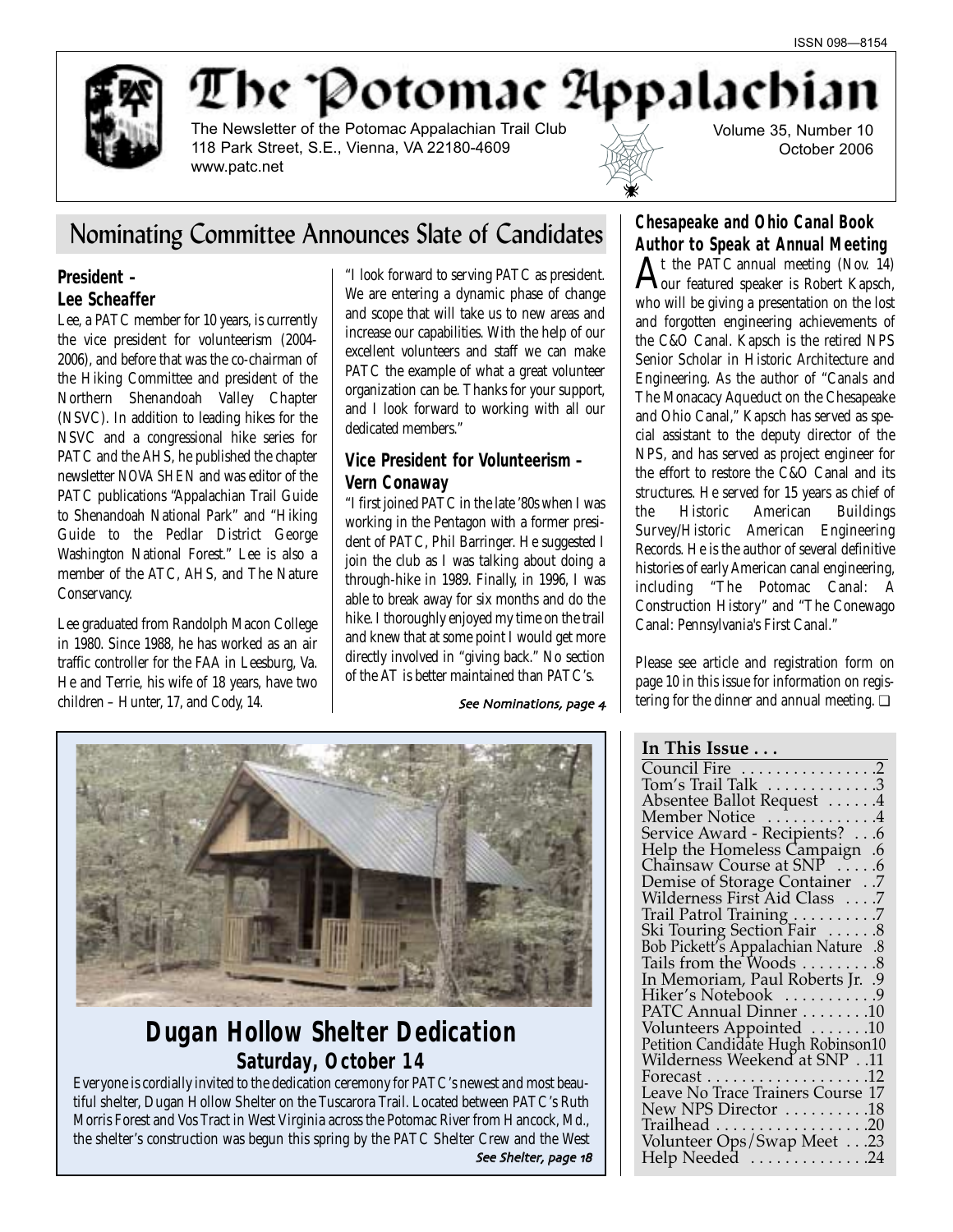# Council Fire

Potomac Appalachian Trail Club President Tom Johnson called the regularly scheduled Council Meeting to order at 7:02 p.m. on Aug. 8, 2006, at the Club Headquarters. Tom has renewed the agreement with SNP covering trails, shelters, and maintenance huts for one year; in the coming year, Tom expects that the subsequent agreement will have a number of significant changes in the relationship but this renewal will provide all parties an opportunity to negotiate a mutually acceptable relationship. Tom reminded Council that the September strategic planning meeting was to be held at Blackburn. American Hiking Society (AHS), which PATC played a significant role in founding, was having a 30th anniversary celebration here in Washington at the end of September. Tom encouraged members to participate and said PATC would be sponsoring hikes the day before the celebration.

Treasurer Ric Francke provided July financial reports and said that cabin rentals are the most robust of the PATC revenue sources. Maps are doing well, publications are a little behind projections, membership is pretty much on projection, retail sales are below. Council approved (with one abstention) a motion introduced by Ric to increase membership dues as follow: The \$5 processing fee has been dropped, individual members increase from \$25 to \$35; couples from \$30 to \$40; contributing members from \$35 to \$50 for individuals, \$55 for couples; sustaining members from \$50 to \$75 for individuals, \$80 for couples; life membership remains at \$500; spouse of life member remains at \$250. This increase, effective on Jan. 1, 2007, is the first since 1987. PATC operational expenses have risen because of inflation, and there have been significant increases in property taxes that PATC pays, particularly on Tuscarora trail lands in West Virginia and Pennsylvania.

## **Trails, Lands, and Facilities**

Vice President for Operations Bruce Glendening said the IT Committee is exploring hiring a network administrator. The expected cost would be about \$75/hour with an anticipated need of 4 to 6 hours/month. Kerry Snow reported for Supervisor of Trails Liles Creighton that there had been some storm damage in Maryland from the June rains; SNP was basically looking good except some water damage to the fire roads.

Council approved (with four abstentions) a motion by supervisor of land Jim Peterson to create a standing (voting) Land Management Committee and to modify the supervisor of land and chair job descriptions.

Sale of easement tax credits: The Blackburn easement has been recorded with Loudoun County and an additional easement in Greene County is in progress; Chris Mangold was scheduled to meet with SNP with regard to the land that PATC was providing for the Old Rag parking area. A trail easement donation has been reviewed by Col. William E. Smith who is enthusiastic about the prospect of a trail easement.

Council approved a motion presented by Supervisor of Facilities Mel Merritt authorizing additional funding (\$5,000) for Silberman Cabin completion. Headquarters Chair Eliza Engle is planning to have the headquarters parking area repaved before cold weather arrives this year.

July revenue for Bears Den was \$8,176, a 17 percent increase over last year; Bears Den got more volunteers from the recent request in the *Potomac Appalachian* and is looking to hire someone to help with the cleaning. SNP Cabin Overseer Cliff Willey received an award from SNP; John Hedrick will also be receiving an award from SNP. The Lamberts have received many calls in response to the PATC advertisement for their property. The price is now \$800,000.

Vice President for Volunteerism Lee Sheaffer reported that honorary life members are to be voted by council in October, and the Myron Avery Award will be selected during the October ExCom meeting. Supervisor of Membership Eliza Engle reported that PATC membership was at 6,502. New members 106. She also said that there were eight new members from the New Members meeting.

Jane Thompson reported that the Poolesville ecology program will be starting again soon.

See Council, page 3

## HOW TO CONTACT US: HEADQUARTERS, SALES, CABIN RESERVATIONS, AND MEMBERSHIP INFORMATION

24-hr. Activities Tape #: 703/242-0965

Address: 118 Park Street, S.E., Vienna, VA 22180 Hours: Monday through Thursday, 7:00 p.m. to 9:00 p.m.<br>Phone #: 703/242-0315 **Phone** #: 703/242-0315 and Thursday and Friday 12 noon to 2 p.m.<br>Facsimile #: 703/242-0968

To receive an information packet: Extension 10 Club e-mail: info@patc.net Club President (leave a message), Tom Johnson: Extension 40 World Wide Web URL: www.patc.net

# STAFF: DURING REGULAR BUSINESS HOURS

Director of Administration: Wilson Riley (Ext. 11) e-mail: Wriley@patc.net Trails Management Coordinator: Heidi Forrest (Ext. 12) e-mail: hforrest@patc.net Business Manager: Monica Clark (Ext. 15) e-mail: mclark@patc.net Membership/Cabin Coordinator: Pat Fankhauser (Ext. 17) e-mail: pfankhauser@patc.net Sales Coordinator: Maureen Estes (Ext. 19) e-mail: mestes@patc.net

# *Potomac Appalachian*

**Chief Editor:** Linda Shannon-Beaver, PA@patc.net **Features Editor:** Joanne Erickson **Forecast Editor:** Vince Ferrari, PA-Forecast@patc.net

# Club Officers and chairs contact info:

www.patc.net/about/contact.html or call the main club phone number. Contact list published twice annually in the PA.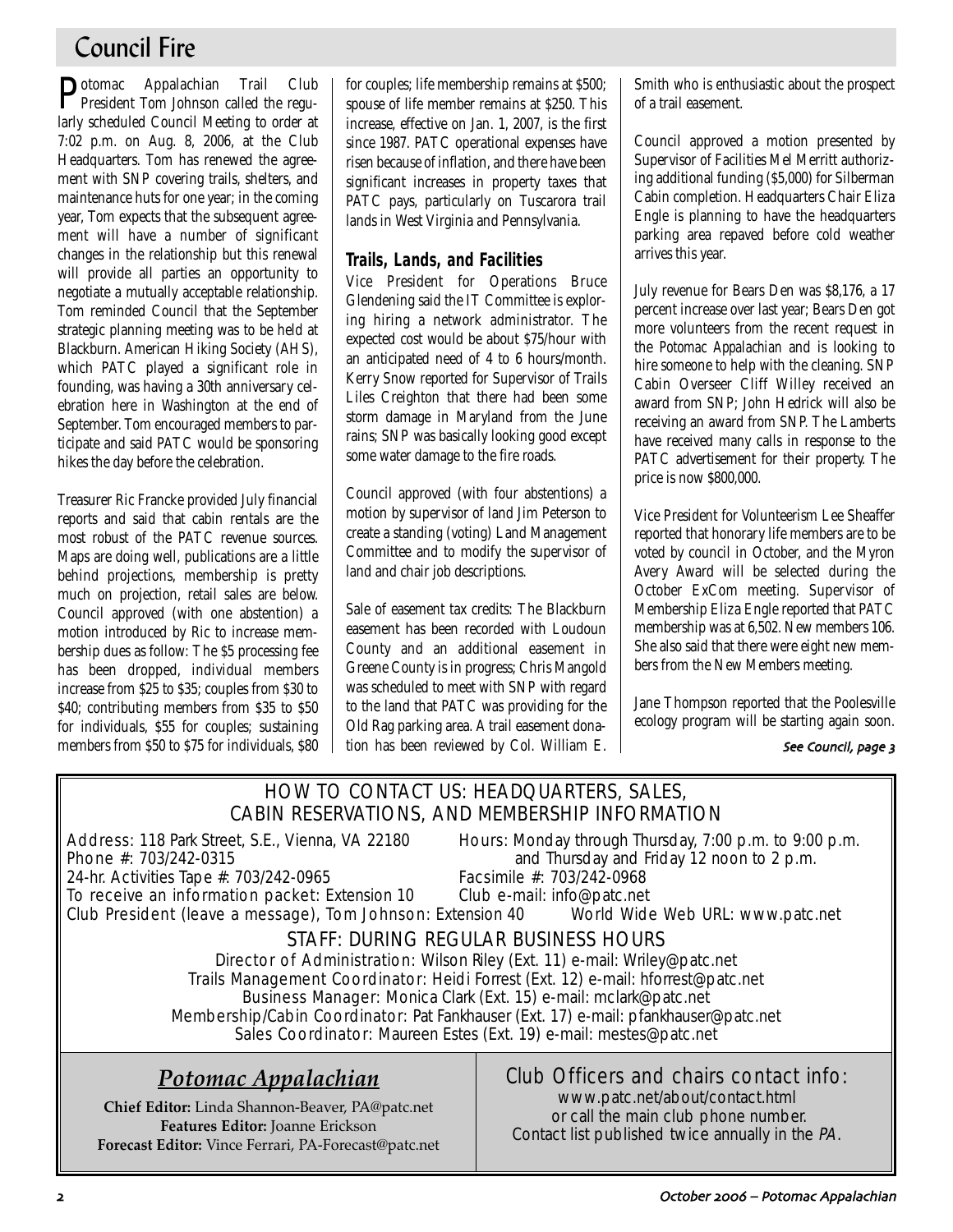# Tom's Trail Talk – Reflections on Leadership

Now that my term is almost up, I am doing more reflecting and less planning. I think about PATC and the job of being president a lot while hiking alone or driving to work. Some of these random thoughts appear below. They might, or might not, be useful to a future president. I hope they interest you, too.

Like many PATC volunteers, I came from a military background – over 20 years in the Air Force. The Air Force teaches leadership, and although I was hardly a natural leader when I went in, I learned a lot about the subject and had to practice it on my job. I think I was a better manager than a leader, but I had to do both.

PATC is nothing like the Air Force, and anyone who tries to transplant the military experience to a volunteer club will find out just how different they are. It is 6,500 people all going in different directions. When I look across the council room at the 40-odd club leaders, the overused analogy of herding cats springs immediately to mind. All these people are there because they want to be, and like any volunteer, they can walk out tomorrow if they don't like what is happening. This puts a certain damper on ordering people around.

I think of the club as a myriad of little pools, mostly no more than 15 or 20 people, engaged in a single project. There is the pool of people building the Dugan hollow Shelter, another pool building Silberman Cabin, another working on the Vining Tract, and others coming out to work with the Cadillac Crew, Blue and White Crew, Acme Treadway Crew, Trail Patrol, and so on. The pools spring up when there is a job to be done, and the members stay together because that's where their friends are. There is a cosmic identity with the larger club, but the immediately loyalty is to friends.

The job of the president is to connect all these little pools. In that role there are some axioms that I live by.

1. The main job is organization and communication. I am only an average trail worker, and I know almost nothing about construction. But I spend a lot of time organizing and communicating. It helps if you can lead by example, but if you can't drive a nail straight or build a waterbar that will last longer than 15 minutes, you can at least organize and communicate.

# **Leadership Defined**

One of the best Air Force leaders I know defined leadership as three components:

1. Articulate the mission

- 2. Remove the barriers from the path of those who do the mission.
- 3. Make decisions.

2. Someone in the club has to have a strategic vision. If the president doesn't, he can't lead because he doesn't know where to go. He is lost in the woods. This is sometimes referred to as an "agenda," a term that has taken on a vaguely pejorative meaning.

3. Stay calm. If everyone else has his or her hair on fire, you have to be the one with the fire extinguisher.

4. You have to be ready to apologize. You will never get it right all the time, and you have to admit it without flinching.

5. You are not omniscient. Knowledge comes from every direction, and you have to be in a listening mode.

6. Grab ideas, run with them, but acknowledge the source. If you were not the source – admit it. Give someone else the credit.

7. Praise in public, criticize in private. (This is hardly a new idea, but it is well worth remembering. I don't know who to credit on this one.)

8. Grow a thick skin, and do it in a hurry. Some people will not like what you are doing, and will not hesitate to say so.

8. Recruit, recruit, recruit. As president, you can't do anything – you have to sit on the sidelines and watch others do it. Your job is to find the others. My next column will discuss recruiting.

9. Get out of the headquarters! No, don't swing that Pulaski, you might hit someone. What I mean is, go out to see those pools of volunteers. Attend their events. Go out to see them on their work trips. Go to their annual dinners. Let them know that you appreciate their efforts – tell them directly.

10. Carry the message. What message? That is the strategic vision that we talked about in item #2. Seize every opportunity to talk about this with the pools of volunteers. You have to be able to articulate that mission.

11. Don't dodge the tough decisions, but know when to make them. Sometimes making no decision is the best decision.

12. Never underestimate volunteers. They have capabilities that are way beyond what you can do.

13. Never take yourself too seriously. If you get your ego tied up in things you won't be able to stay calm. (See item #3.)

14. This is supposed to be fun. If it stops being fun you need to join a different club.

OK, so that is my list. I don't have these pasted to the door of the refrigerator, but I have them in my head. I can't always meet my own expectations, but I usually know when I haven't. (If I don't, someone out there is sure to tell me about it. See item  $#8$  above.)  $\Box$ *—Tom Johnson*

### Council, from page 2

Jane will talk to the seniors about volunteer opportunities such as trail maintenance and scanning more of the land records.

*Potomac Appalachian* – Linda Shannon-Beaver – there have been reports of missing pages in the *PA* due to printer error. Please contact her to receive a replacement and also to help track the scope of this problem. Rick Canter, North Chapter – the corn roast was successful – one person came from Michigan for the second time. Trail Patrol – Katrina Hedlesky – one ridgerunner leaving the trail in Maryland and now only one remains. AT Corridor Management – Tom Lupp – LL Bean grant requests are due in early October. SMRG – Steve Weiss – reported on a search and rescue on July 29, where a 13-year-old boy was safe because of prior training.

PATC needs a Marketing Committee chair. Please contact Lee Sheaffer (thumpers@ visuallink.com). April Miller has volunteered to help Carol Niedzialek with the archives and library. If anyone else is interested in supporting our archive/library functions – please contact Alan Day (dayalan@nova.org). ❏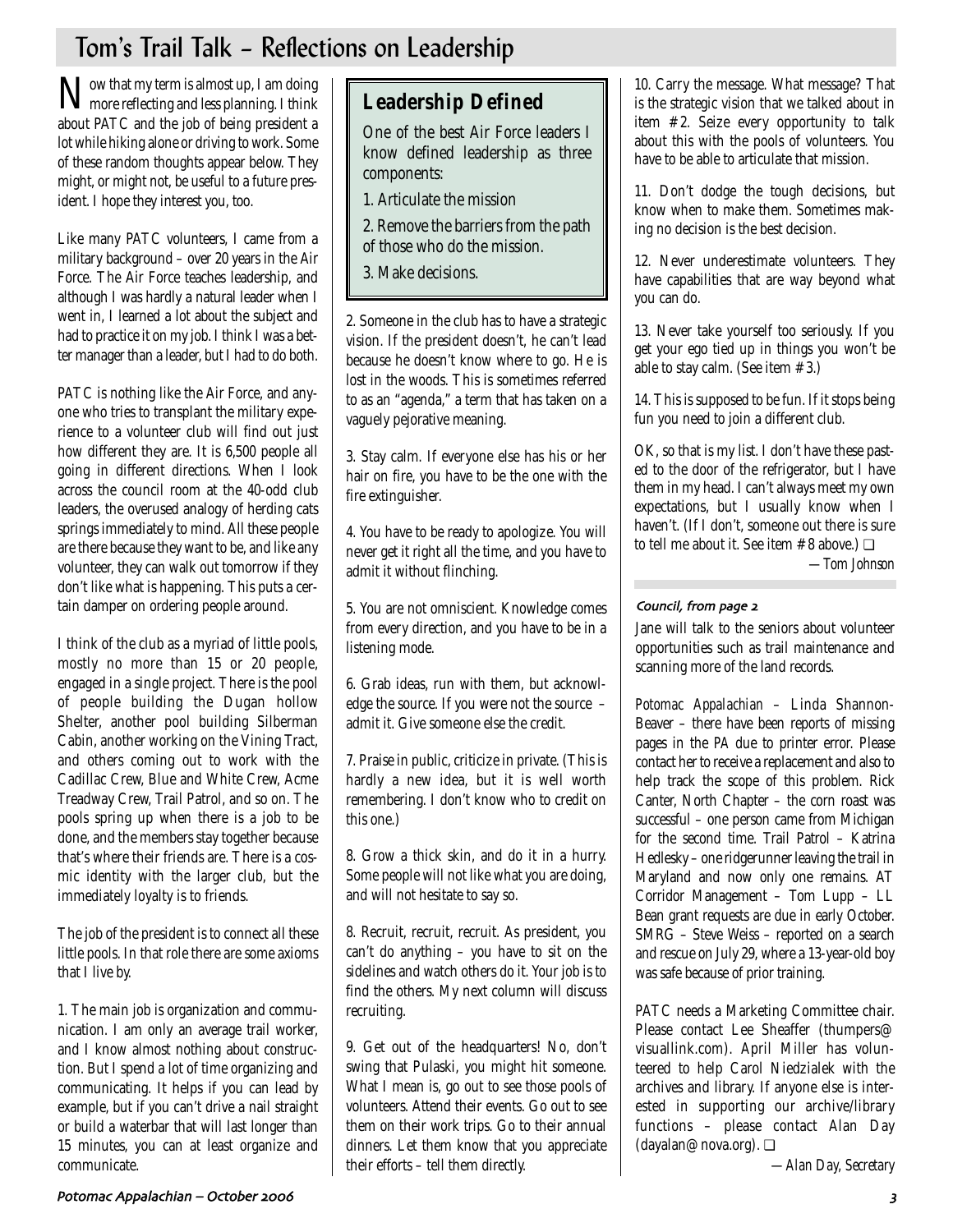#### Nominations, from page 1

"I have done some limited volunteering with ATC and several other organizations. Most recently, I have been involved in setting up the management of Bears Den Trail Center. As the current chair of the Bears Den Standing Committee, I know that Bears Den is thriving because of dedicated short-term and long-term volunteers. I look forward to working with all the committees and assisting them in recruiting additional volunteers. In particular I am committed to expanding that volunteer base at all age levels. I sincerely look forward to the challenge. And I look forward to working with those with many years of volunteer experience with the club to learn from them and build on their successes.

"My wife, Mary Sue, and our son, Thomas, now live in Purcellville – just 15 minutes from the trail. I look forward to working with the current slate of candidates in furthering the goals and objectives of our club."

## **Vice President for Operations – Tom Johnson**

Tom Johnson, who has been PATC president since 2003, has been active in foot trail matters for many years. An avid hiker, he became active in PATC management when, from 1993 to 1995, he co-chaired the ATC biennial conference in Harrisonburg, Va. He served as PATC vice president from 1995 to 2001, and has held positions alternately as vice president for operations and vice president for volunteerism. For the next two years he devoted himself to setting up PATC's land management system, and in 2002 he became president of the Potomac Trail Conference, an organization that works to complete the Potomac Heritage National Scenic Trail. He has been on the American Hiking Society Board of Directors since 1997, and has been recording secretary since 1999. He maintains a section of the Tuscarora Trail and hikes whenever he can.

Tom has worked in the intelligence community for many years, and at present writes histories of clandestine projects for the intelligence community. He and his wife Sharon have been married for 47 years; they have two grown children. They live in Front Royal, Va., about 3/4 mile from the AT.

## **Supervisor of Lands – James Peterson**

Jim Peterson joined PATC in 1970. In his early years Jim worked on the Maps Committee doing drafting and field work. He also led wildflower hikes in SNP. In the early 1990s Jim became involved with the Tuscarora Trail. He was responsible for the purchase of several tracts of land that protect the trail and provided for a relocation which removed more than six miles of roadwalking.

Jim is chairman of the North Chapter Lands Committee, a member of the North Chapter Board of Directors, and supervisor of lands. His current priorities are to improve the club's management of its land resources, to pursue the sale of conservation easements on PATCowned lands, and to further the protection and development of the Tuscarora Trail.

In addition to his land management responsibilities and interests, Jim is a trail overseer, a tract manager for three PATC land parcels, and was involved in the approval for and construction of the Big Mountain Shelter on the

Tuscarora Trail. Two years ago he located the Aughwick Creek Tract of Land in Fulton County Pennsylvania, and led the club through the purchase of this land and the approval process for PATC's newest cabin – the Silberman Trail Center. Jim is the coleader, with another member, of the construction of this cabin.

Jim graduated from the University of Michigan in 1963 with a masters degree in public administration and had a 35-year career in management in HUD. He is married, with three sons and five grandchildren, and lives on a farm in Johnsville, Md. Happily retired, most of his time is spent on farm work and volunteering for PATC and one other organization.

## **Supervisor of Facilities – Mel Merritt**

Mel Merritt, the present supervisor of facilities, has been the cabins operation chair since the last millennium. He is a life member of PATC, joining in 1979. In addition to participating in countless trail and cabin work trips he and his wife Nancy (also a life member) have been overseers of Mutton Top Cabin for 10 years, along with their son Isaac, 11.

PATC is not the only organization to benefit from Mel's profession as a Custom Home Builder. As a member of Severna Park United Methodist Church, he has served on the Appalachian Service Project 14 times with their youth group. Since 1989 he has led the annual volunteer projects in Alaska, Russia, Zimbabwe, Guatemala, Costa Rica, and numerous Caribbean locations, where the

#### See Nominations, page 5

| Please send me an absentee ballot for the November PATC offi-   |  |  |  |  |  |  |
|-----------------------------------------------------------------|--|--|--|--|--|--|
| cer election. I understand that this ballot must be returned to |  |  |  |  |  |  |
| PATC Headquarters by 5:00 p.m. Nov. 14, 2006.                   |  |  |  |  |  |  |
| Name:                                                           |  |  |  |  |  |  |

| .m |
|----|
|----|

Street Address: \_\_\_\_\_\_\_\_\_\_\_\_\_\_\_\_\_\_\_\_\_\_\_\_\_\_\_\_\_\_\_\_\_\_\_\_

City, State: \_\_\_\_\_\_\_\_\_\_\_\_\_\_\_\_\_\_\_\_\_\_\_\_\_\_\_\_\_\_\_\_\_\_\_\_\_\_

Zip Code:

Mail to: Wilson Riley, Director of Administration, PATC Headquarters, 118 Park Street, S.E., Vienna, VA 22180. **DON T FORGET:** Send a self-addressed, stamped envelope ! with this form.

\* To vote in this election you must either attend the Annual Meeting (paid registration not required) or request, by mail, an absentee ballot and return it to HQ either by mail or in person by 5:00 p.m. on Nov. 14.

# Absentee Ballot Request | Member Notice: Election Rules

On Tuesday, Nov. 14, 2006, PATC members will elect officers to the PATC Executive Committee. Look in the October *Potomac Appalachian* for the names of persons recommended by the Nominating Committee. Elected officers will serve for two years starting Jan. 1, 2007. Members in good standing may vote either in person, at the annual meeting, or by absentee ballot. Those wishing to vote by absentee ballot must request a ballot in writing, and include a selfaddressed, stamped envelope. In order for absentee ballots to count they must be received at the Club Headquarters in Vienna no later than 5:00 p.m. on Nov. 14, 2006.

Nominations other than those proposed by the Nominating Committee may be made by petition. For instructions on this procedure, contact Wilson Riley, Director of Administration, at the Club Headquarters. Nominations will not be accepted from the floor at the annual meeting. □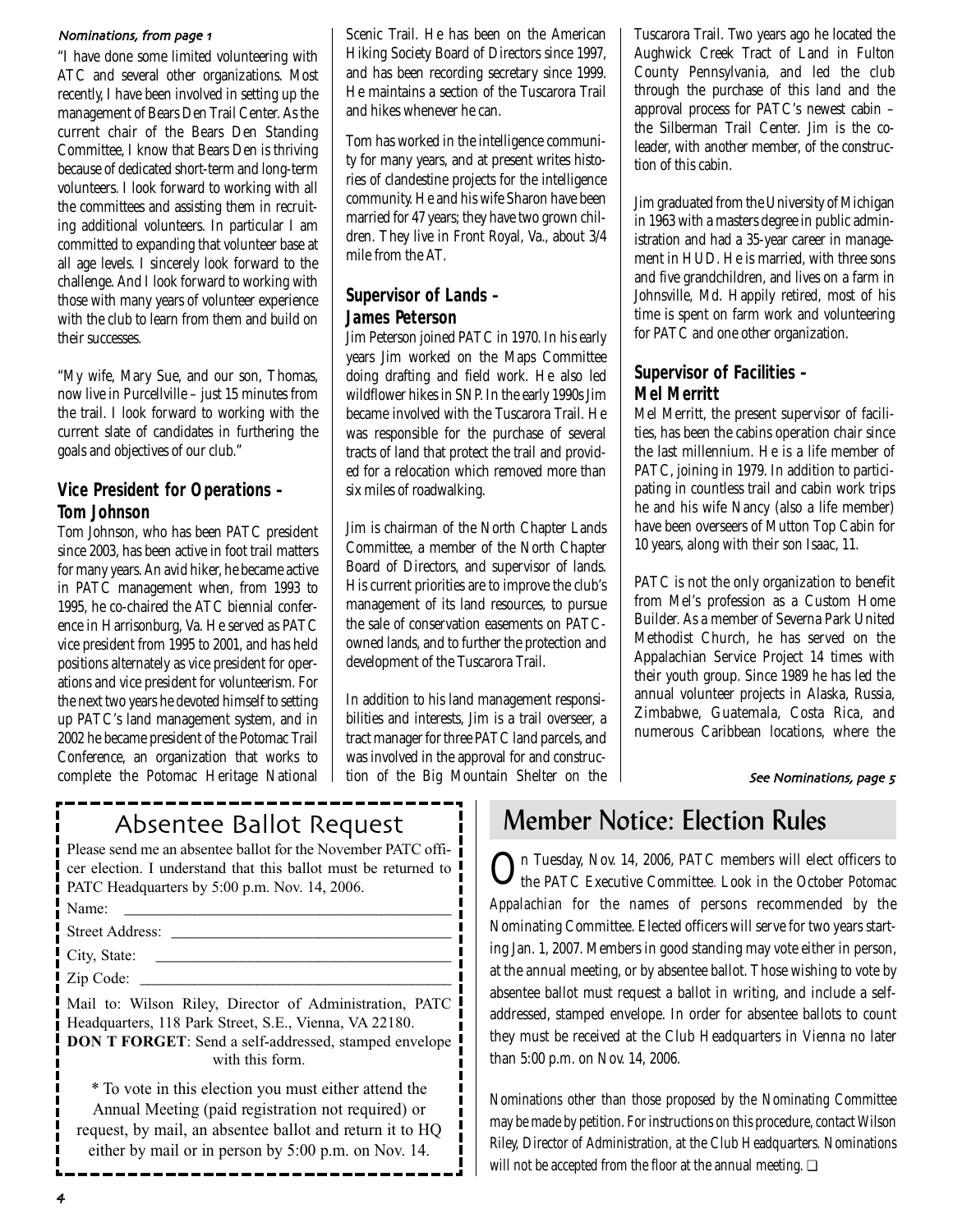#### Nominations, from page 4

team repairs or builds churches, parsonages, retreat centers, schools, and retirement homes.

On his home turf, Mel has served as a building and ground chair at the Severna Park YMCA, construction chair for Arundel Habitat for Humanity, president of the Maryland Federation of Art, and has been active on administrative boards of numerous civic and cultural organizations.

Since becoming supervisor of facilities, Mel has reorganized the headquarters committee which is making long overdue improvements to that facility. He has also negotiated a new cabins agreement with SNP, has been involved in the assimilation of Bears Den into PATC management, and has helped find highly qualified supervisors for the Argo and Silberman cabin construction projects. Mel continues to provide hands-on supervision of cabin projects such as the new cook sheds at Johnson and Bear Springs cabins and repairs to Myron Glaser and Morris cabins.

## **Supervisor of Trails – John Hedrick**

John has just completed his second season as the Ridgerunner for SNP. He is an overseer for two AT sections, a corridor monitor, and a PATC representative on the Mid-Atlantic Regional Partnership Committee. John is a regular member of the Blue and White Trail Crew.

An AT thru-hiker(2000), John has also completed the Tuscarora Trail, the Massanutten Loop Trail, and the Great North Mountain Loop Trail. He has been a member of PATC since 1999. After retiring from the Army after 28 years of service, John worked in management positions for Lockheed Martin and CACI. John and his wife Katherine live in Rappahannock County, Va.

## **Supervisor of Education, Information, and Activities – Jane Thompson**

As a member of PATC since 1992, Jane has been very active, both with the West Virginia Chapter and PATC. She is the current supervisor of information, education and activities, where she has increased the amount of outreach to introduce people to PATC. This has been done through having displays at local events, setting up hikes and speakers for various groups including Scouts and community organizations, and getting the Family Weekend going again.

From 1994 to 1999 Jane was president of the West Virginia Chapter), recruited speakers for the monthly meetings held at Highacre, published the chapter newsletter, and organized weekly hikes led by chapter members. Jane is currently a member of Trail Patrol, is on the Hike Leader Committee, and is active with the water quality monitoring program. Additionally, she has worked on trails and shelters, participated with the 1995 ATC Conference in Harrisonburg, Va., and has volunteered in various other ways. And from 2002 to 2004 Jane worked for AHS as the trail programs manager, which included organizing National Trails Day.

After joining PATC, Jane realized trails are not there with the sweep of a magic wand – but only by many hours of volunteer effort, not just in the physical aspect of building and maintaining trails, but also in educating people to the benefits, enjoyment, advocacy, and proper use and care of the trails. This can only be achieved by involving new organizations and interested individuals. Jane and her husband, Bob Pickett, are both very active PATC life members.

## **Supervisor of Membership – Jim Tomlin**

Jim, a Washington, D.C.-area native, has been an active PATC volunteer for more than 10 years, and a PATC member for over 25 years. He currently serves as district manager for the Great North Mountain PATC District, leader of the Stonewall Brigade PATC volunteer trail crew, and Mill Mountain Trail overseer. He has participated in a variety of other PATC volunteer activities, including Trail Patrol, ski trip leader for the Ski Touring Section, shelter construction, special projects for PATC headquarters, and registrations and logistics for the Dogwood Half-Hundred. He occasionally visits his favorite national park to help out with the SNP North District Hoodlums and the SNP Central District Blue and White Crew. He organizes and leads group hikes, backpacking trips, hiking classes, and cross-country skiing trips for two informal hiking clubs at his current and former workplaces. He became a PATC life member in 2000.

Jim took his first hike in 1969 on Old Rag as a youth and has been an avid hiker ever since. Through his many years as a PATC member, he recognizes the growing needs for active members and enthusiastic volunteers to support the PATC mission to provide the best trail facilities in the nearby parks, forests, and other lands, especially during times of governmental budget constraints.

Jim lives in Montgomery County, Md. He is a database administrator for the National Geodetic Survey in Silver Spring. A dedicated soccer fan who aspires to musicianship, but to maintain good relations with neighboring landowners, his mandolin playing is relegated to only the most remote PATC cabins.

# **Secretary – Alan Day**

Returning Secretary Alan joined PATC in 1998 after having hiked for over 30 years on local trails built and maintained by the club. He first met Tom Johnson when he approached PATC for assistance in making a video of National Trails Day 1998 on the Potomac Heritage Trail. This video and a second one about Sugarloaf first aired in 2000 on "Day Hikes in the Metro Area" on cable Channel 10 in Fairfax County. It has been used at PATC New Members meetings. The Sugarloaf video connected him to the Cadillac Crew, and he is now a regular member of that crew.

When he retired from the CIA in October 2003, Alan became more active in supporting PATC and was elected as PATC secretary in 2004. He is currently heading up a committee looking at setting up a Geographical Information System (GIS) to support PATC map making and land use management. He has been supporting the IT Committee rework of the PATC IT facilities and has been active in recruiting members to fill vacant positions. Alan has also served as secretary and president of the Deepwood Homeowners Association in Reston.

## **Treasurer – Ric Francke**

Ric joined PATC in 1989 and is now a life member. He has served as an overseer on a segment of the AT, and later on the Potomac Heritage Trail. For four years Ric directed PATC's Dogwood Half-Hundred, before taking over as district manager for suburban Virginia. In April 2005 Ric stepped up to take on the vacant position of PATC treasurer, and is the current incumbent.

In his professional life Ric worked in international banking and investment finance for nearly 30 years, most recently as chief investment officer of an international development investment fund. Since 2003 Ric has served as executive director of the Potomac Heritage Trail Association, the organization committed to the development, construction, and protection of the Potomac heritage National Scenic Trail. ❏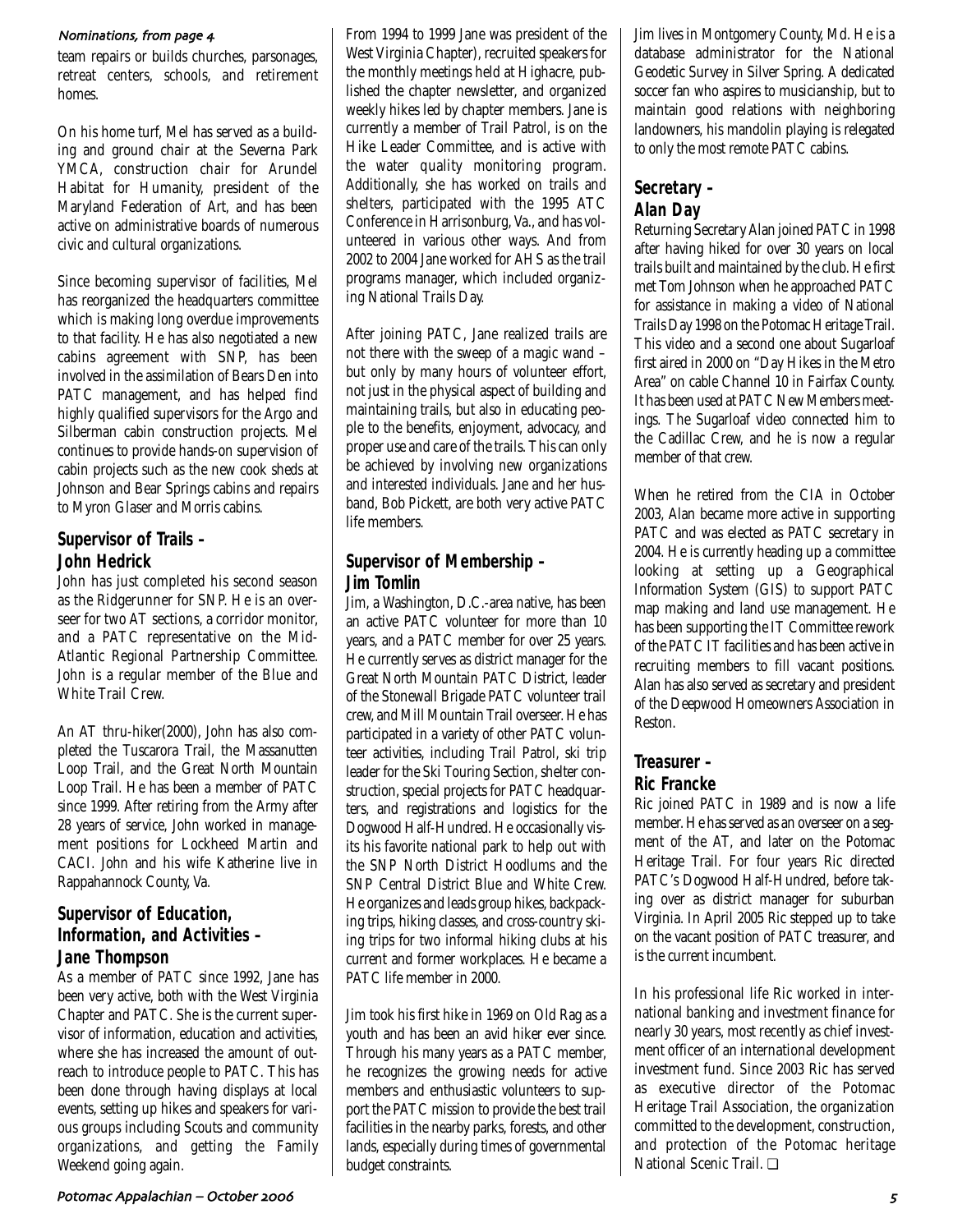# Service Awards: Do You Know a Worthy Recipient?

**Honorary Life Membership Awards**  At the annual meeting on Nov. 14, 2006, PATC will recognize a few members for their outstanding and wide-ranging commitment to the club over an extended period. They will be awarded an Honorary Life Membership Award. Please nominate any member you think deserving of this award, including the nominee's name and a clear description of his or her contribution that justifies this award. Nominees must:

- 1. Be long-time club members.
- 2. Exemplify the service aims of the club. ("Service" includes leading trips, serving on committees or Council, serving as overseer, donating time at Headquarters, etc.)
- 3. Have contributed to the club across a broad range of service activities.
- 4. Have generated enthusiasm and inspired others to become active in the club.

# **The Myron Avery Award**

Formerly known as The Volunteer of the Year Award, this award was renamed to honor the co-founder of PATC and the driving force behind the completion of the AT and is given at the annual meeting to that PATC member who most exemplifies the spirit of volunteerism through his or her contribution to PATC during the past year. This is the highest honor bestowed upon members of the club and is awarded to the PATC volunteer who most exemplifies Mr.

Avery's dedication and devotion to PATC's mission. The contribution can be to any type or combination of club service activities, e.g., devoting many hours above and beyond the norm to service activities, including travel time, or making an exceptional contribution to a particular project. (Members of the Executive Committee are not eligible for the award.) If any PATC member believes another member should be recognized as the recipient of the Myron Avery Award, please nominate him or her. Include the nominee's name and a clear description of his or her contribution that justifies the award. Include your name and phone number and e-mail address.

Nominations for Honorary Life Memberships and Myron Avery Award must be received at Club Headquarters no later than Oct. 20, 2006. Send nominations by mail (PATC, 118 Park St. SE, Vienna, VA 22180), e-mail (Wriley@PATC.net), or fax (703/242- 0968). Mark nominations Attn: Lee Scheaffer, Vice President for Volunteerism. If you have questions, call Wilson Riley, 703/242-0693, ext. 11.

## **Service Awards**

Service awards are given to club members who have consistently devoted time and effort to club service activities above and beyond the norm. Volunteer leaders who want to recognize those with whom they work should send their lists of service award recipients to PATC Headquarters, via mail, fax, or e-mail (pfankhauser@patc.net), marked Attn: Nominations. Include names of the recipients and a short description for each of their service activities. Nominations should be received no later than Oct. 30, 2006.

# **Other Types of Service Awards:**

❏ *PATC Appreciation Award.* Primarily for nonmembers, this award is given to individuals who have made some special contribution to the club and its objectives. Recipients could include government officials (federal, state, local) who have assisted the club in its activities, individuals who have donated land or facilities to the club, retired PATC employees, or anyone else who has helped the club in a significant way.

❏ *Youth Under 14.* Individuals who have participated in club worktrips or other activities while they were under 14 years of age are eligible for special recognition. Upon the recommendation of an adult member, a letter of appreciation, along with a PATC patch, will be sent to the individual, in appreciation for the contribution to the club's work and offering encouragement to become a PATC member when he or she reaches 18 years of age.

All service award nominations should be submitted to Pat Fankhauser (pfankhauser@ patc.net) no later than Oct. 30, 2006. ❏

# **'Heart and Sole' Help the Homeless Campaign**

As this season of cold conditions nears, we think about how fortunate we are to be able keep warm and dry. Yet we know there are those who are unable to obtain adequate clothing to be protected from the elements. PATC will accept CLEAN USED or NEW hiking socks, wool or otherwise, in the collection box in the front foyer of the Headquarters building in Vienna, Va., until Jan. 1. The collected socks will then be distributed to local churches and half-way houses. Please help with your gift of "Heart and Sole" to support and care for the homeless in our community. —*Pat Fankhauser, Membership Coordinator*

# Chainsaw Course *November 4-5, 2006* Shenandoah National Park **Headquarters**

PATC, in conjunction with SNP, will offer a fall chainsaw course will be held at the Headquarters of SNP. Bunks and camping will be available at Tulip Tree Cabin Friday, Saturday, and Sunday nights. First Aid and CPR classes will be taught each day at 3:00 p.m. The First Aid and CPR classes will cost \$68.00, and students need to register with that instructor by Oct. 20. For more information, contact Heidi Forrest (HForrest@patc.net). ❏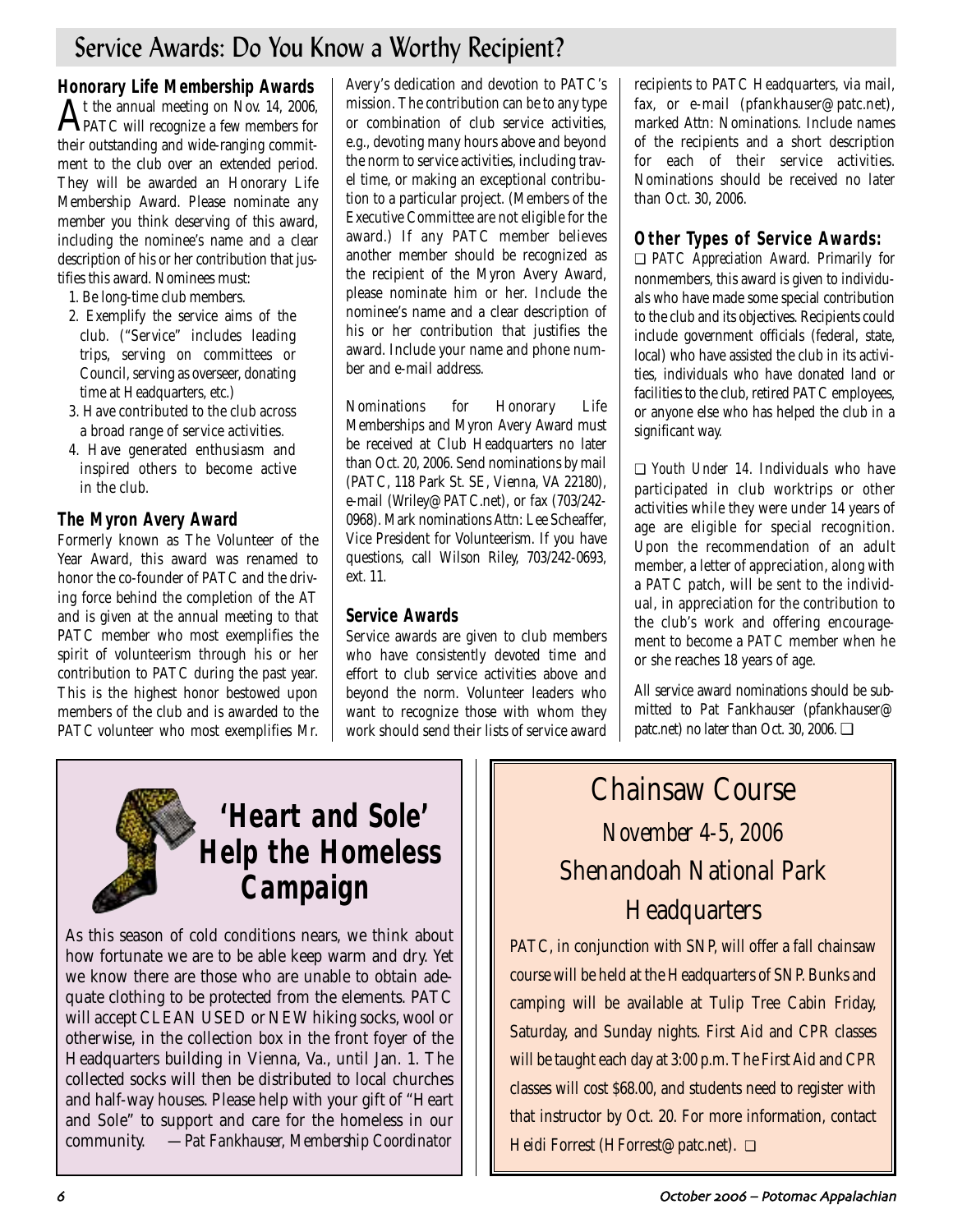# Demise of the HQ Storage Container



 $\mathbf{O}$ n Aug. 13 a group of strong-willed, able-bodied volunteers (most from SMRG) moved approximately 750 boxes of books and maps, over 11 tons, to reorganize the storage room at Headquarters.

The story starts from the day in 2001 when the large storage container arrived in the parking lot to accommodate the overflow from headquarters renovation. That is when a large quantity of books got a home, but took away four precious parking spaces at Headquarters. The HQ Committee found out last spring that this eyesore and parking space stealer needed to be eliminated if we ever hoped to repave our deteriorating parking lot.

After working our way down the priority list at HQ we finally got to the big, steel hull sitting in the back parking lot. Wilson Riley and volunteer Charlie Balch moved the first four tons of boxes and three shelving units out of the large hollow hull in the week leading up to "R" day. On the day of "reorganizing" the small group of seven moved all of the books out of the storage room and into the council room. After this we moved the shelving into a much more appropriate layout and re-assembled the shelves from the now empty steel hull. Then after several breaks, large amounts of water, and snacks brought by Mary Prochnow, we reloaded all of the shelves with boxes in an organized fashion to make the staff 's life a little easier.

I want to thank all of the SMRG volunteers that came and took the time to accomplish this major task: Mary Prochnow, Mike Pearson, Dave Jeyes, Ian Kluge, and Nathan Tanner, we couldn't have done it without you!! Four parking spaces to come to the back parking lot real soon. Oh, and parking lot repaving to follow, we hope! **□** 

*—Eliza Beth Engle, HQ Committee*

# **DON**'**T FORGET:**

**Elections are held at the Annual Meeting on Nov. 14. See bottom of Absentee Ballot on page 4 for information about voting.**

# Emergency Response Training & Trail Patrol Present Basic Wilderness First Aid and CPR and AED

## *Oct. 28 - 29, 2006*

Day one of this two-day class covers Adult CPR and AED and American Heart Association First Aid. You will receive a textbook and a certification card good for two years. Day two is American Safety and Health Institute (ASHI) Basic Wilderness First Aid. You will learn how to do patient assessments, bleeding control, splinting, and other basic first aid skills in the wilderness setting. There is plenty of hands-on time and paramedics with years of backcountry experience teach the classes.

Cost of the class is \$120 for Trail Patrol Members and \$130 for Non-Trail Patrol members. Pre-Registration is required before Oct. 20, 2006. For more information or to download the registration form, go to www.patc.net/volunteer/ trailpatrol.com or contact Saleena DeVore at tp1staid@patc.net or 540/972-8394. ❏

# Trail Patrol Proudly Presents Trail Patrol Training Weekend

# *Nov. 11, 2006, Glass House*

If you are interested in joining the Trail Patrol, or really want to find out what it is all about, then this is your chance!

Several qualified Trail Patrol members will teach you about Leave No Trace, The 10 Essentials, Map and Compass, Dealing with the public and other things that you need to know to be part of the Trail Patrol.

There will also be three hikes (including a night hike!).

The class will be held at the Glass House in George Washington National Forest. Students are welcome to spend the night the night before and after. The cost is \$10 per person to cover the cost of food. Pre-Registration is Required.

For more information or to sign up Contact Saleena DeVore at tptraining@patc.net or 410/456-6861 ❏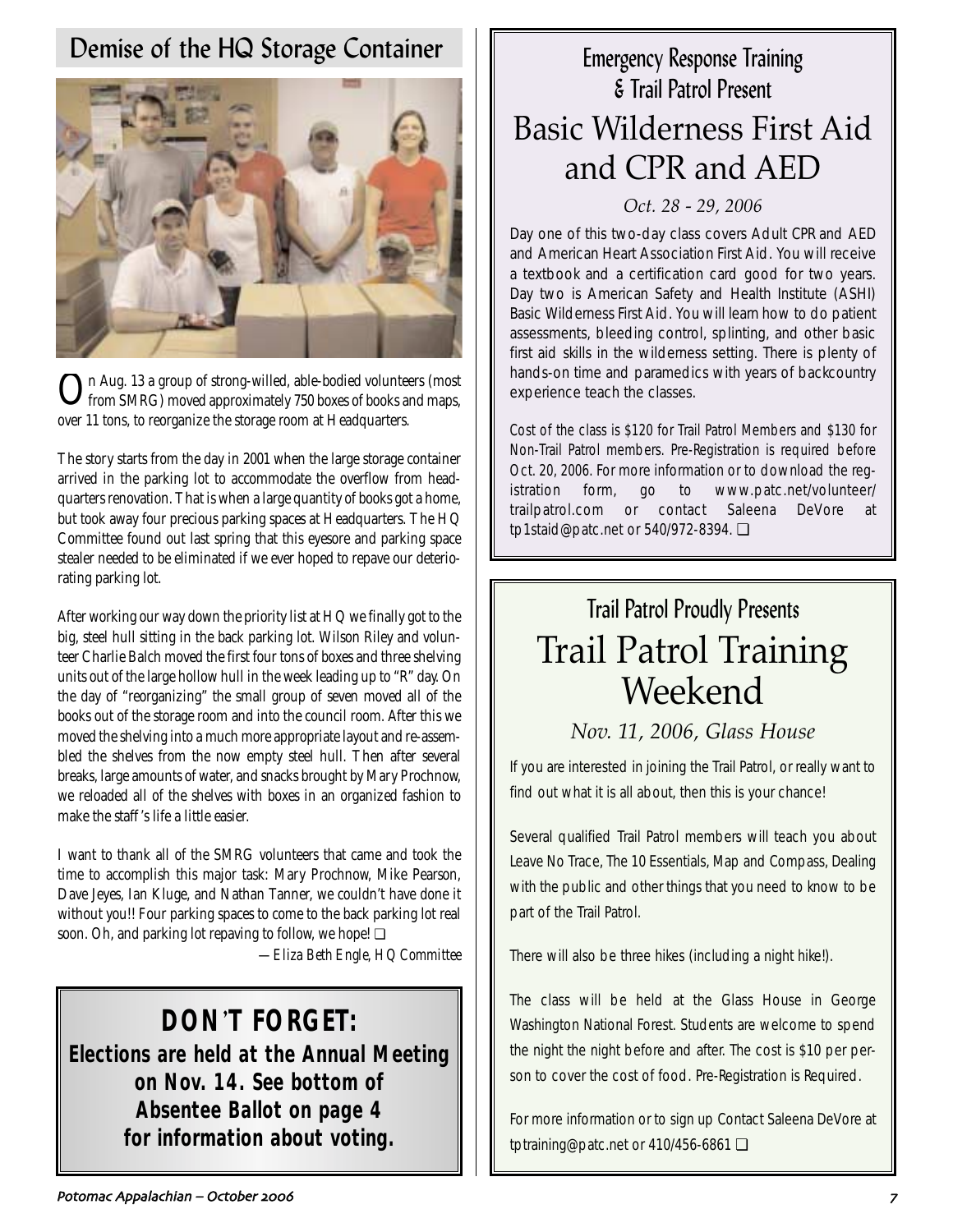PATC's Ski Touring Section, the largest Nordic ski club in the entire DELMARVA area dedicated solely to cross-country skiing, will hold its annual Ski Fair on Saturday, Nov. 4, noon to 4:30, at PATC Headquarters at 118 Park Street, Vienna, Va. Featuring more than two dozen "public" trips scheduled over the upcoming winter ski season, as well as work trips to help prepare much-used ski trails for the season, the Ski Fair is the premier event kicking off the cross-country ski season. Features include:

*• The PATC-STS Excursions to Yellowstone, New York's Tug Hill, Vermont's Stowe area, and eastern Canada.*

*• Where and when to ski on weekends in West Virginia, Maryland, and Pennsylvania.*

*• Learn how to start XC skiing - new ski gear, ski safety, and ski care.*

*• Presentations on past trips, such as Le Haute Trace des Escartons in France, Bryce Canyon, Utah, and British Columbia's Mistaya Lodge, and interesting topics, including speakers from local outdoor clothing and fitness organizations.*

*• A great opportunity to meet STS trip leaders and members so you can learn about and sign up for trips on the spot.*

*• New and used ski gear for sale or swap by members and vendors.*

Be among the first to apply for trips scheduled from December 2006 thru March 2007, and sign up for work trips scheduled in November and December. STS trips are inexpensive, fun, friendly, and led by members with years of skiing and trip-leading experience. Chat with other attendees from masters to novices. Bring used XC ski equipment for the sale or swap, snacks to share, your skiing stories, and of course your check book to make a deposit on the trips.

At last year's Ski Fair, several vendors offered new equipment. Used ski equipment was also available from members and other attendees at the Fair. Programs in the back Presentation Room were generally well attended. With seating for over 30 people, attendees had their pick of six different half-hour presentations. A new station added to the 2003 Ski Fair featured a constant slide show presentation of the 2003 Ski Dance Weekend, and a never-ending table of refreshments and munchies, enhanced by pot-luck offerings of visitors sustained us throughout the day.

For more information on the 2006 PATC STS Ski Fair, contact Trip Coordinator Al Larsen (703/807-1639) or Vice-Chair Steve Bergstrom  $(301/564-9696)$ .  $\Box$ 



*—Ralph Heimlich*

Barbara Cook (on the right) and friends at the ski swap STS Ski Fair 2005.

# Ski Touring Section to Hold Fair Bob Pickett's Appalachian Nature

October is a month of change. By the end of the month our<br>Eastern deciduous forests will have transformed from a green jungle of activity to a quiet world of gray bark and brown leaf litter. Certainly for me, this month marks the end of another season and, along with it, comes the feeling of a little melancholy.

If you're out this month, look for mating masses of walking sticks, often found in large numbers on leafless branches or cedar trees with the smaller male (or males) trying to mount the larger female. These wingless plant eaters make up one family in the order Orthoptera, which includes other insect families such as grasshoppers, katydids, crickets, praying mantes, and cockroaches.

Fall is also the time to find large populations of daddy-long-legs. Also known as harvestmen, due to their congregations at harvest time, these saprophytes (eating dead organic matter of leaves or animals) are not insects at all. Surprisingly, they are arachnids, in the class Arachnida, which includes spiders, scorpions, mites, and ticks (insects have three pair of legs; arachnids have four pair of legs).

But if there is anything to look forward to in October, it is the neotropical bird migration. Birds are the only warm-blooded class of animals other than mammals. And, like mammals, they require a lot of energy to maintain body temperature in winter. Thus, with the luxury of wings to enable such an alternative, many bird species have opted for migration to warmer climates. There is an abundance of food (especially for insect eaters) in warmer climes that isn't available in colder habitats. Other reasons for migration include longer daylight hours, greater area over which the birds can spread, and, possibly, fewer predators.

Such a long migration is certainly a risky venture. For those birds that survive their first summer, statistics suggest that over their lifetimes, 80 percent of the bird population will die during migration versus at their winter or summer grounds. Despite this figure, ultimately, the reason why migration persists is because it increases breeding success.

See Nature, page 19



October – Potomac Appalachian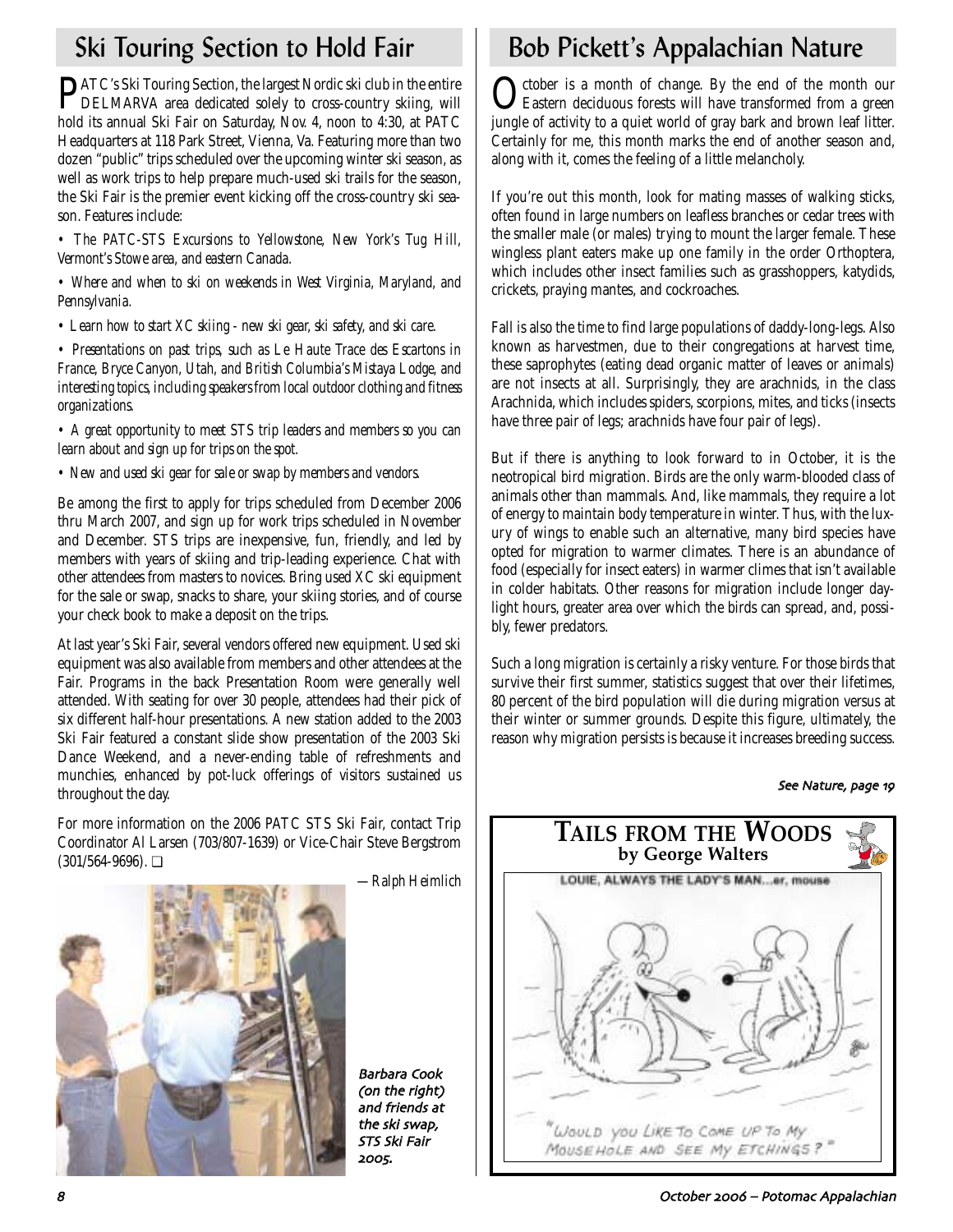# In Memoriam *Paul J. Roberts Jr.*

## *May 10, 1935, to July 11, 2006*

Paul Roberts, a club member since 1985 and a life member, died on July 11, 2006. Paul retired from the United States Air Force as a lieutenant colonel in 1986 after 28 years of service. During his career he flew B-52s, served two tours as a pilot in Vietnam where he was awarded the bronze star, taught at the Air War College, and was the Air Force liaison to the Civil Air Patrol for rescue training. Upon retirement he was serving as the disaster preparedness officer at Andrews AFB, Maryland. Following retirement, Paul worked in a variety of positions dealing with emergency preparedness.

An avid runner, Paul completed many marathons and PATC's Dogwood Half-Hundred.

Paul's contributions to PATC were made primarily as a member of the club's Vining Tract Crew. During monthly work trips to the Vining Tract, Paul helped in the rehabilitation of Conley and Wineberry Cabins, the construction of Butternut Cabin, and the construction and maintenance of the many trails that make up the Mutton Hollow Trails District. Based on his experience with a compass as a scout leader and orienteer, perhaps his greatest contribution was relocating the nearly 30 survey corner pins that determine the boundaries of the 185-acre Vining Tract property.

Paul's sense of humor, initiative, dependability, and handiwork around the Conley Cabin cook shack are sorely missed.

Paul was to be interred at Arlington National Cemetery on Sept. 21, 2006. He is survived by two sons, a brother, a sister, and four grandchildren. ❏

*—Hugh Robinson*



*Hiker's Notebook*

**Common Name:** Sugar Maple, Hard Maple, Rock Maple - from the Old English mapul originally from Old Norse mopurr. **Scientific Name:** *Acer saccharum* - The genus is either Latin for Maple tree (with a short a) or sharp-pointed (with a long a), the latter referring to the use of the wood by the Romans for spears. The Latin word for sugar is *saccharum*.

The Sugar Maple's foliage is the epitome of autumn, and its sap is the harbinger of spring. Though it is only one of 13 maple species native to North America (of some 150 worldwide), its ubiquity is manifest as the state tree of both Vermont and New York. The collection of sap for sugar and syrup has been an integral part of the forest agronomy of Eastern North America since well in advance of European colonization.

Maple syrup and sugar derived primarily from the sugar maple were important commodities to Native Americans. The Iroquois considered the sugar maple to be the gift of the creator and held a thanksgiving celebration every spring to recognize the renewal of the covenant. A drink of maple sap and thimbleberries was concocted to solemnize the event. Maple syrup and wild rice were the mainstays of the diet of the Chippewa. They built specialized temporary camps consisting of small huts with paddles, bowls, and containers called mukuks to hold the sap for the conduct of the sugaring operation. Maple syrup was used as a commodity for barter by the Indians of Great Lakes.

Europeans were fascinated with the Native American confection. The noted English chemist Robert Boyle remarked to his associates in 1663 that "there is in some parts of New England a kind of tree whose juice that weeps out its incision, if it is permitted slowly to exhale away the superfluous moisture, doth congeal into a sweet and saccharin substance." By the late 17th century, small loaves of maple sugar were initially sent to France as a curiosity, but were ultimately found to be a highly palatable substitute for French sugar.

The sap of the sugar maple comes from the wood. In the late summer, starches are stored in the parenchyma, central stem cells of the wood. In the late winter or early spring when the temperature rises above 40 degrees F, the starch is converted to sucrose, which is released into the wood vessels and forced up the trunk (and out the tap hole) by internal pressures that can be as high as 40 pounds per square inch. The pressure rise is attributed to the increase in the concentration of sugar, causing water to be drawn into the roots due to osmosis. The wood of the sugar maple is very hard. In colonial America, it was widely used for many household items such as rolling pins, apple grinders, and cheese presses. Today it is used for furniture, flooring, and cabinets. Some trees have an unusual grain pattern called bird's eye that is the result of knotting induced by a fungus that grows under the bark. These grain variations are in great demand for specialized items like musical instruments.

Sugar maple leaves turn orange-red in the fall because of yellow carotenoid and red anthocyanin. Carotenoids are produced in many plants as an accessory to chlorophyll to absorb more light energy in a slightly different spectrum. Anthocyanins are thought to protect the leaf from damage due to bright light, which causes a drop in photosynthetic efficiency called photoinhibition. The anthocyanins absorb some of the energy of the bright light to mitigate this effect. Anthocyanins are also strong antioxidants and protect the leaf from free radical oxidizers also generated under high light conditions. When the temperature drops in the fall, a layer of cells called the abscission forms at the base of each leaf to cut off the flow of nutrients, stopping the production of green chlorophyll. When the green fades, the reds and yellows appear. *—William Needham, www.mwrop.org/W\_Needham/h\_notebook.html*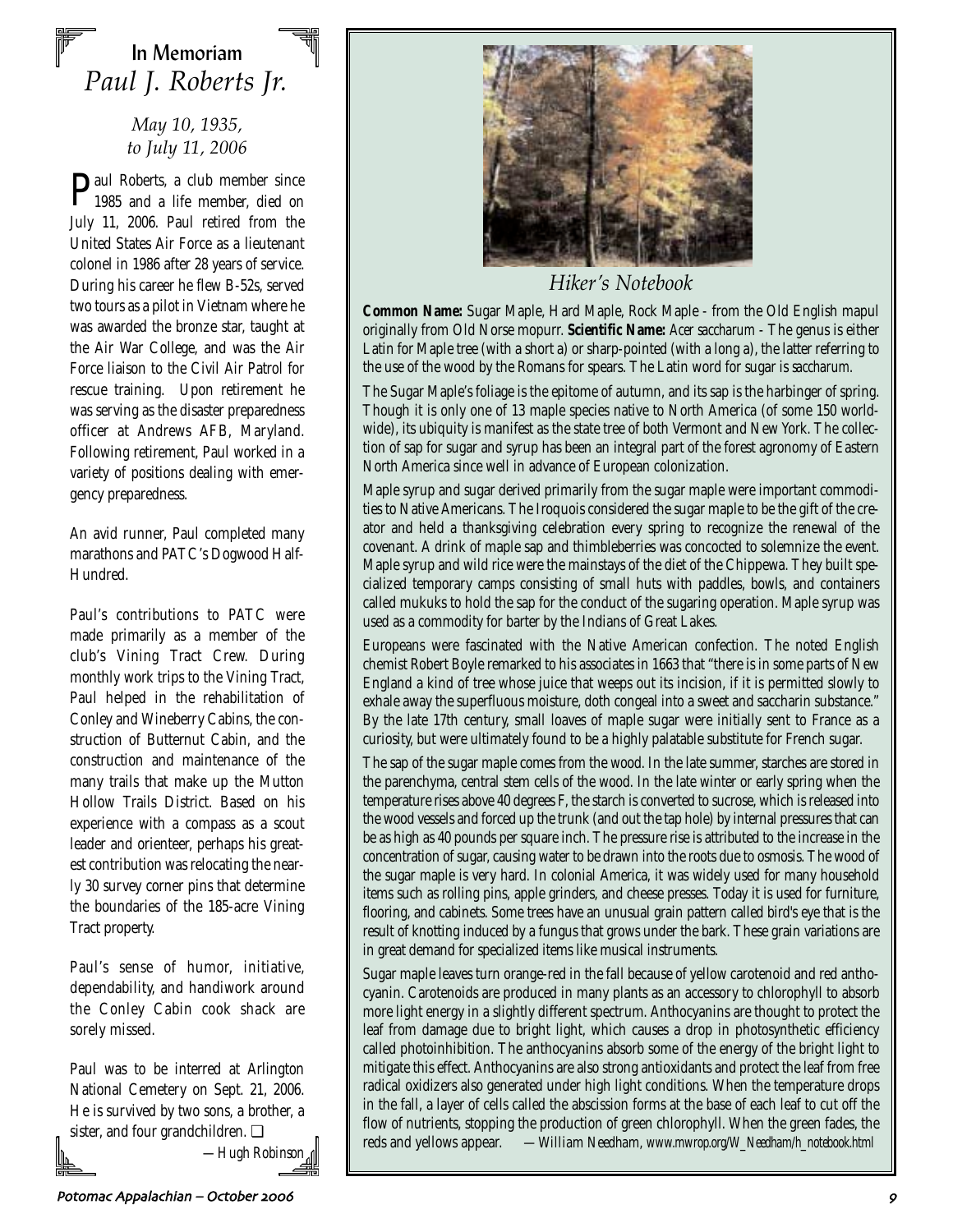# 79th Annual Club Dinner and Meeting - November 14 at the Atrium

Come out and join in the fun to our 79th Annual Meeting/Dinner!<br>Mark your calendar now and sign up for PATC's 2006 Annual Meeting/Dinner on Tuesday, Nov. 14 in Vienna to celebrate our 79th year. We will begin at 6:00 p.m. with a social gathering including a beer and wine cash bar followed by a buffet-style dinner. The cost is \$35 per person in advance and \$45 at the door (children \$20). The event will be held again this year at the beautiful Atrium of the Northern Virginia Regional Park Authority located next to the Meadowlark Botanical Gardens on Beulah Road in Vienna.

Our speaker this year will be Robert Kapsch, retired NPS Senior Scholar in Historic Architecture and Engineering. The author of "Canals and The Monacacy Aqueduct on the Chesapeake and Ohio Canal," he will be giving a presentation on the lost and forgotten engineering achievements of the C&O Canal. There will be displays from

various committees featuring their activities. When you look them over, you just may find a new volunteer interest.

The Atrium is located next to the Meadowlark Gardens at 9750 Meadowlark Gardens Court just off Beulah Road, Vienna, VA. Take I-495 to Northern Virginia to the Vienna/Tyson's Corner/Rte. 123 exit. From Rte. 123, turn right onto Courthouse Road. Then go through the stop sign and continue on Beulah Road. The Gardens are on the left. Shuttle service will be available at 5:00 p.m. and 6:00 p.m. at the Vienna Metro station. Please call Pat Fankhauser at 703/242-0693, Ext. 17 if you will be using the shuttle service OR if you can volunteer to be the driver for this service.

Reserve your seat by completing and mailing the attached form no later than Nov. 1, 2006. Space is limited. As always, we will need a lot of volunteers to help coordinate a successful event. If interested please contact Pat Fankhauser at 703/242-0693, Ext. 17 or pfankhauser@patc.net ❏

# Registration for PATC's 79th Annual Meeting/Dinner

Tuesday, Nov. 14, 2005, from 6:00 p.m. to 9:30 p.m., at the Northern Virginia Regional Park Authority s Atrium at Meadowlark Gardens. For more information, please contact Pat Fankhauser at 703/242-0315, Ext. 17, or pfankhauser@patc.net. Don t delay, space is limited. Come on out to help us celebrate 79 years!

| Name:                                                                                                                                                                                                                                                                                                                                                                                                                                                                                           |                       |                | entre preference (choose one)                                                                                                                                                                                                                                                                                                       |  |  |  |  |  |
|-------------------------------------------------------------------------------------------------------------------------------------------------------------------------------------------------------------------------------------------------------------------------------------------------------------------------------------------------------------------------------------------------------------------------------------------------------------------------------------------------|-----------------------|----------------|-------------------------------------------------------------------------------------------------------------------------------------------------------------------------------------------------------------------------------------------------------------------------------------------------------------------------------------|--|--|--|--|--|
|                                                                                                                                                                                                                                                                                                                                                                                                                                                                                                 | $\Box$ vegetarian     | $\Box$ chicken | $\Box$ beef                                                                                                                                                                                                                                                                                                                         |  |  |  |  |  |
| Name:                                                                                                                                                                                                                                                                                                                                                                                                                                                                                           |                       |                | , entre preference (choose one)                                                                                                                                                                                                                                                                                                     |  |  |  |  |  |
|                                                                                                                                                                                                                                                                                                                                                                                                                                                                                                 | $\Box$ vegetarian     | $\Box$ chicken | $\Box$ beef                                                                                                                                                                                                                                                                                                                         |  |  |  |  |  |
|                                                                                                                                                                                                                                                                                                                                                                                                                                                                                                 | Daytime phone number: |                |                                                                                                                                                                                                                                                                                                                                     |  |  |  |  |  |
| Please enclose a check in the amount of \$35 (or list your credit card information below) per attendee for dinner, \$20 for children 14 and under. If you wish to attend<br>the meeting and not have dinner, please contact Pat Fankhauser and let her know you will be coming.<br>Here is an additional \$79  for the Trail Land Acquisition Fund for 79 years of service on the trails.<br>Sorry, I can t attend the banquet, but here is \$79 to support PATC s Trail Land Acquisition Fund. |                       |                |                                                                                                                                                                                                                                                                                                                                     |  |  |  |  |  |
| Signature:                                                                                                                                                                                                                                                                                                                                                                                                                                                                                      |                       |                | For 79 years PATC has led hikes; constructed and renovated shelters and cabins; mapped the trails; taught trail construction, safety, and conservation; and built<br>and cleared the trails in rain, snow, and sunshine. Your contribution will be used to enhance those activities. Let s celebrate as we move into our 80th year! |  |  |  |  |  |
| Mail to:                                                                                                                                                                                                                                                                                                                                                                                                                                                                                        |                       |                | PATC - Annual Meeting/Dinner 2006, 118 Park Street, SE, Vienna, Virginia 22180 Attn: Pat Fankhauser, Membership Coordinator<br>$\sim$ 1 $\sim$ 1 $\sim$ 1 $\sim$ 1 $\sim$ 1 $\sim$ $\sim$ 1 $\sim$<br>$P_{\rm H}$                                                                                                                   |  |  |  |  |  |

Because PATC pays for dinners in advance, no refunds after Nov. 1, 2006.

# Volunteers Appointed in August

# **Trail Overseers**

- **Randy Brewer Great Falls River Trail - South End of Patowmack Canal to Ridge Trail**
- **Joel Leckron Appalachian Trail US 30/Caledonia State Park to Halfway Point of Rocky Mt.**



## **Petition Candidate for Secretary – Hugh Robinson**

I Hugh Robinson has decided to run for the office of PATC secretary<br>for the next term. Hugh joined PATC in 1983, and both he and his wife, Marilyn Stone, are life members.

Most of Hugh's club activity has been associated with PATC's Vining Tract. He has participated in the rehabilitation/construction of every cabin on the tract and has served as tract manager, overseer of Conley Cabin, co-manager of the construction of Butternut Cabin, and district manager of the Mutton Hollow Trails District. During the mid-90s, he and Marilyn maintained the Cedar Run Trail in SNP for nearly four years and worked on the construction of the Rod Hollow Shelter and the rehabilitation of Cliff 's House and Meadows Cabin.

While manager of the Vining Tract, Hugh worked with other club officials to secure the purchase of the Johnson property at a below-market rate and negotiated the 10-year lease on the farm for \$1.00 a year. These efforts increased the amount of club-managed land from 185 to about 1,000 acres. Hugh was designated Cabins Volunteer of the Year for 2003. Hugh spearheaded a fund drive a few years ago to replenish the club's Cabin Lands Fund and contributed \$5,000 toward a \$12,000 matching grant challenge to spur donations. Hugh retired from the Air Force in 1988 and now works as a self-employed carpenter. ❏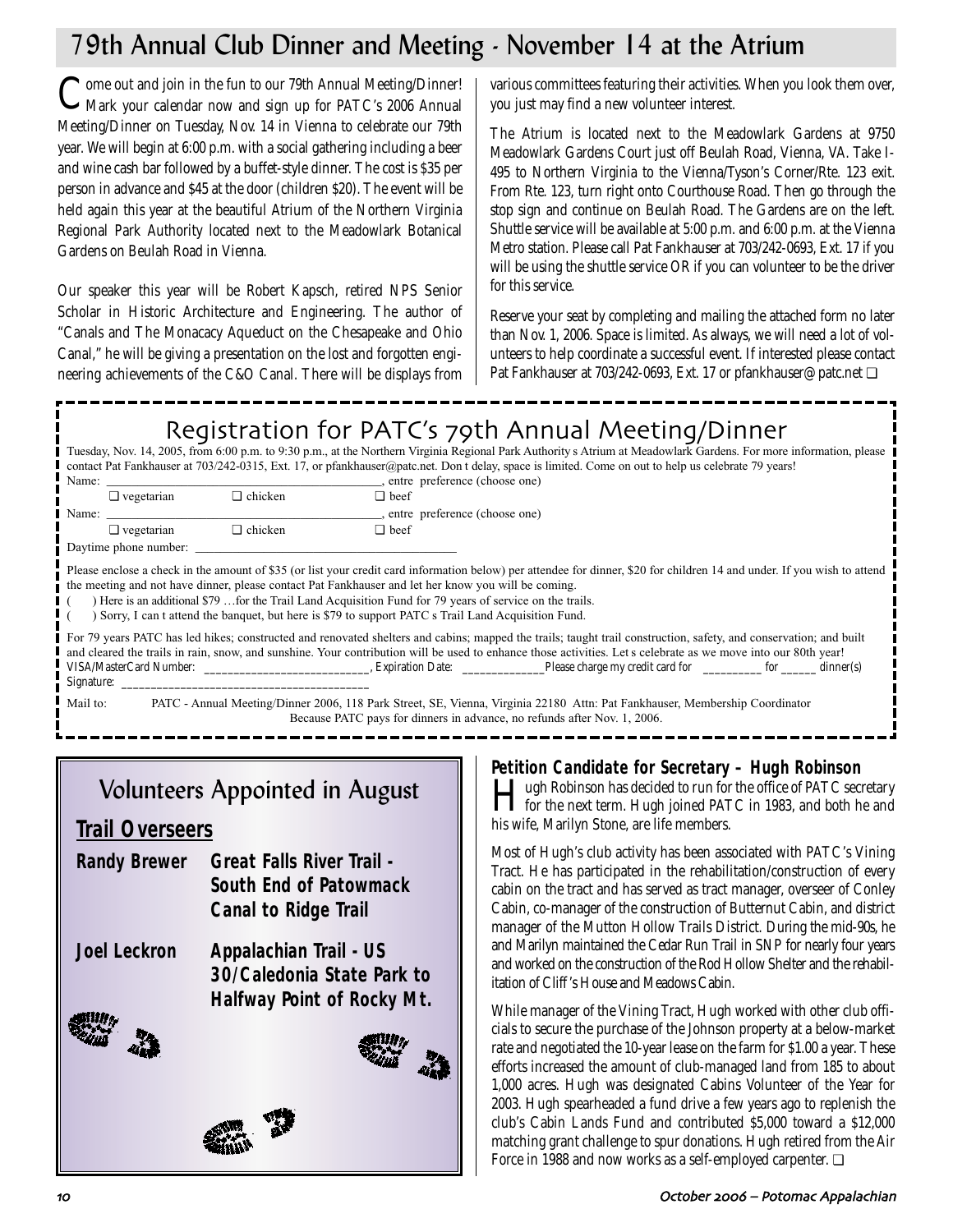# Experience the Call of the Wild Thanks to Those Before Us

What does the call of the wild sound like? Is it cascading waterfalls<br>or the resonating caw of a raven circling a cliff top? What does the wild look like? Smell like? The wilderness calls to you to explore.

Some may consider SNP entirely wilderness. Many places within the park have a sense of wildness, from Big Meadows to the AT. Yet there is a distinct area within Shenandoah that has the title "wilderness" by congressional designation. It fits the definition in the Wilderness Act, passed in 1964: "A wilderness, in contrast with those areas where man and his own works dominate the landscape, is hereby recognized as an area where the earth and its community of life are untrammeled by man, where man is a visitor who does not remain." Shenandoah preserves the wilderness character of this area by conducting research and maintaining trails with minimal human interference.

While SNP's wilderness is by definition natural, it takes human action to preserve it as such. People in the past heard the call of the wild and worked to preserve wilderness areas permanently through law. "Our expansive civilization . . . will eventually modify for human exploitation every last area on earth – except those that through human foresight and wisdom have been deliberately set aside for preservation." Howard Zahniser, a resident of the Washington, D.C., suburbs, devoted much of his life to setting the vision of "a wilderness-forever future" into law. The primary author and promoter of the Wilderness Act, Zahniser included SNP in the first draft of the Wilderness Bill as public land that should be considered for wilderness status. Even though in the final Act SNP did not appear, voices locally and nationally continued to speak for designated wilderness in SNP. Twelve years after the Wilderness Act was signed, and 30 years after SNP was established as a National Park, legislation designated 40 percent of of that land as a wilderness area. SNP is now part of the National Wilderness Preservation System, an interagency system managing wilderness areas in almost every state in America.

How can you experience Shenandoah's wilderness? Hike along a trail, carefully meander through the intertwining mountain laurel thickets, contemplate a view from a towering cliff or the edge of an overlook. Many of the views from Skyline Drive overlook a wilderness area. It may be difficult to distinguish between the undeveloped backcountry and the designated wilderness from overlooks and along trails. The trails may be narrower, with larger fallen trees to step over.



This "traditional tool demonstration" at a prior Wilderness Weekend includes a visiting family trying their hand with a cross-cut saw with the help of a SNP Trail Crew.



PATC Trail Patrol members Catherine Pipan and Terry Major at work sharing wilderness information with visitors along Skyline Drive during a prior Wilderness Weekend.

However, the main difference defies our eyes, for it is in the level of protection. The wilderness area is preserved with another layer of protection, so that the wilderness character will persist for future generations. Our grandchildren will be able to experience the cascading streams in Jeremys Run, the expansive vista of wilderness from Blackrock, the natural solitude in Big Run. They will be able to search for an outstanding view of Old Rag, solitary and majestic, a vision of designated wilderness. These enticing glimpses of wilderness await you, and those who will come after you, at overlooks, along trails, and from your car window as you gaze up at SNP while driving through the surrounding valley.

Wilderness is here for all of us, present and future generations, as an area that will not be further developed. We have the opportunity when we connect with wilderness to abandon our hectic schedules and mechanical conveniences. We are left with our own senses, our own resourcefulness. We can experience wilderness on its terms, with human humility.

Do you hear the call of the wild? Stop, listen, and experience wilderness in Shenandoah. You may join the ranks of visionaries who preserved wilderness, as a place and experience, for future generations.

This fall there is an opportunity to learn more about wilderness or volunteer to raise awareness, knowledge, and appreciation of designated wilderness by sharing information with SNP visitors. Oct. 21 – 22 SNP will be celebrating 30 years of wilderness during its 6th annual Wilderness Weekend. Since 2001, PATC members have contributed to the success of Wilderness Weekend by conversing with visitors about the meaning and significance of wilderness at overlooks along Skyline Drive and at Byrd Visitor Center during the Traditional Tool demonstration. For more information contact Catherine Pipan (cpipan@cox.net) or Laura Buchheit (laura\_buchheit@nps.gov). ❏

*—Laura Buchheit, NPS National Wilderness Steering Committee, Education Specialist, Shenandoah National Park*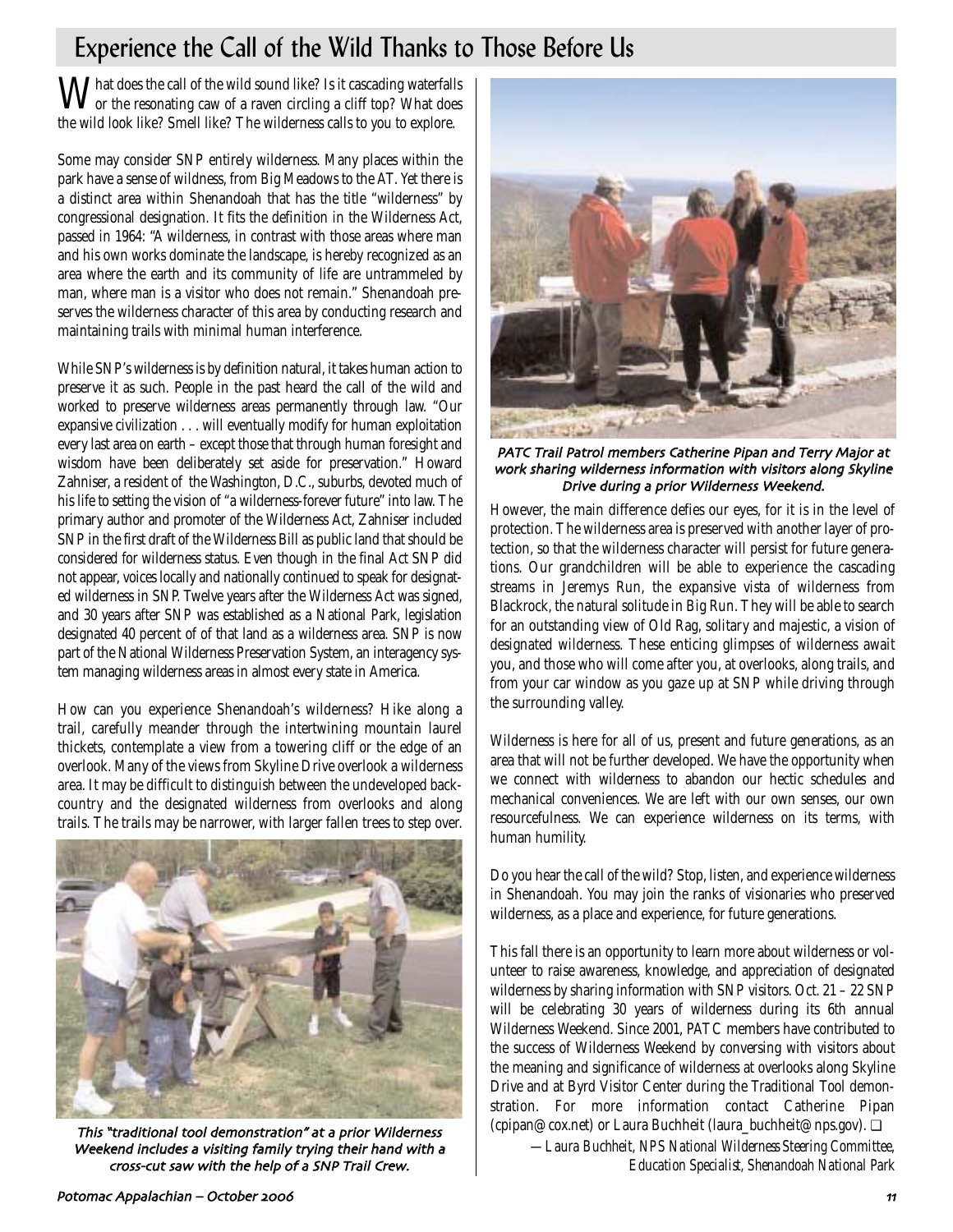#### Charlottesville Chapter

The Charlottesville Chapter hikes every Saturday; summer, winter, and in between. Hikes are usually 8 to 10 miles with some shorter hikes. We usually maintain trails on the last Saturday of the month. Meet at Albermarle High School in Charlottesville at 9:00 a.m. with food and water for the day. The majority of hikes are in the South and Central Districts of SNP, with some in the North District and in George Washington National Forest. Our Chapter hikes are posted at www.avenue.org/patc/ future\_hikes.htm. INFO: Jere Bidwell 434/295-2143 or John Shannon 434/293-2953.

#### North Chapter

The North Chapter of PATC conducts monthly trail work trips on the Maryland and Pennsylvania sections of the AT and on the Pennsylvania sections of the Tuscarora Trail. We also lead hikes on these and other trails. Maryland AT work trips are generally held on the first and third Saturdays – contact Nancy Hammond (mdtrail@yahoo.com) 301/739-0442 for information. Pennsylvania work trips are generally held on the AT on the first Saturday and on the Tuscarora on the third Saturday – contact Pete Brown (peter.brown4@worldnet.att.net) 410/343-1140. Pennsylvania AT work trips also include an optional Saturday evening dinner at the Gypsy Spring Cabin. For information on upcoming hikes, contact Chris Firme (bncfirme@innernet.net) 717/765-4833. For general chapter information, contact chapter president Pete Brown or visit the North Chapter home page (www.patc.net/ chapters/north/).

#### Northern Shenandoah Valley Chapter

The Northern Shenandoah Valley Chapter sponsors hikes in national and state parks and forests in the Shenandoah Valley vicinity, open to the public, on a monthly basis except during the winter. Hikes are posted in the Forecast. Other activities are in the NSV Chapter Newsletter. For further information contact Betsy Fowler (efowler@shentel.net).

# KEY to Forecast Activities

All events are marked for easy identification. Late changes or cancellations are listed on the weekly information tape (703/242-0965), which is updated on Sunday evening for the following seven days. The Forecast can also be found on PATC's Web site at www.patc.net/activities/forecast.html.

- **A** Hiking Trips
- $\mathbf{\ddot{x}}$  Backpacking Trips
- $\mathcal{R}$  Trail Work Trips
- <u>d</u> Cabin/Shelter Work Trips
- $\ddot{\bullet}$  Special Events
- $\mathbf{E}$  Meetings
- $\mathscr O$  Classes
- **EX** K9 Trail Blazers (dogs permitted)

Note to all hike leaders: Please ask nonmembers on your hike if they would like to join PATC, then get names and addresses so a club volunteer can send them information packets. Thanks!

# **Chapters**

### Southern Shenandoah Valley Chapter

See www.ssvc.org or the one linked to the PATC Web site for descriptions of hikes and work trips. We usually hike in the southern and central districts of the SNP and in the GWNF. Contact the listed hike leader for information about a specific event, or contact Mark Gatewood 540/248-0442.

#### West Chapter

The West Chapter meets twice a year in March and September. The Chapter maintains a section of the Black Locust circuit trail in Gambrill State Park near Frederick, Md. Work trips and hikes are usually scheduled monthly from March through December. We also lead overnight weekend trips for day hikes or backpacking. All activities are listed in the PA Forecast. For further information contact Dave Jordahl (westpatc@hotmail.com) 240/777-7741.

#### Ski Touring Section

The Ski Touring Section has served since 1974 to introduce Washington area residents to crosscountry skiing and to provide cross-country skiing opportunities to experienced skiers. The Section sponsors winter weekend ski trips for all levels of skiers to nearby mountains in Maryland, West Virginia and Pennsylvania, as well as periodic social events year round. INFO: Bert Finkelstein (bertf@erols.com) 703/715-8534.

#### Mountaineering Section

We're a diverse group of local Washington, DC area climbers. Young and old, male and female, crag rat, sport climber, and alpinist, active and armchair types – we all enjoy climbing in its many varieties. We also share common interests in promoting safe climbing, conserving the outdoors, developing new climbers' skills, representing the Washington area climbing community, and having fun! We provide instruction for those wanting to learn the basics – we're not a school, but we can get you started. We go climbing, either locally or further afield, nearly every weekend. In the winter we organize trips to the Ice Festivals in the Adirondacks and the White Mountains for beginning and advanced ice

climbers. For further information contact Dave Raboy (draboy@pattonboggs.com), or Vincent Penoso (vdotmatrix@gmail.com).

#### PATC Hikes

PATC offers organized hikes appealing to the diverse interests of our members. There are K-9 Hikes, which invite you to bring your favorite dog; Family Hikes tailored to kids; Natural History Hikes stalking the fascinating but often elusive flora and fauna of the region; hikes featuring varying levels of difficulty with the Easy Hikers, In-Between Hikers, and Vigorous Hikers; Birding Hikes with experts to help sight and identify our avian neighbors; Historical Hikes tracking littleknown structures in Shenandoah National Park; Series Hikes tracing the entire length of the Tuscarora Trail or the trails of Pennsylvania, section by section; Backpacking Hikes traversing the tracts of West Virginia and Southern Virginia; hikes scheduled for weekends; ones scheduled for weekdays; Geology Hikes led by experts from the Smithsonian focused on the unique stratigraphy of our area; Mushroom Hikes with mycologists; Waterfall Hikes to beat the summer heat; and Outreach Hikes to get together with the members of area groups like the Sierra Club or the Congressional Hikers. That is just to name a few. Check out the Forecast calendar and hear updates on the weekly tape (703/242-0965).

#### Other Clubs' Hikes

Capital (www.capitalhikingclub.org) and Wanderbirds (www.wanderbirds.org) hike on Saturdays and Sundays, traveling by bus and leaving from downtown, with suburban stops as well. Center Club, Northern Virginia Hiking Club and Sierra Club hike on both Saturdays and Sundays using carpools, which often leave from a suburban Metro stop. Schedules are available at PATC Headquarters and are published in area newspapers on Fridays. The schedule of West Virginia Highland Conservancy outings in the Monongahela National Forest and surrounding areas is on their web site at www.wvhighlands.org.

Meetings

Meetings are held at PATC HQ, 118 Park Street, S.E., Vienna, Va., unless otherwise noted.

New Members (PATC) –

# First Wednesday

7:30 p.m. Want to learn more about the club? The best way is to attend a New Members meeting (but you don't have to be new). Refreshments served. Directions: Take Rt. 123 into Vienna, Va., and turn east on Park St. (Rt.675) to 118 Park St. on your left. INFO: Georgeann Smale (membership@patc.net) 301/581- 9584 or Pat Fankhauser (pfankhauser@patc.net).

#### Mountaineering Section – Second Wednesday

8:00 p.m. – We meet every month on the second Wednesday except for August, unless noted in the Forecast. INFO: Dave Raboy (draboy@pattonboggs.com), or Vincent Penoso (vdotmatrix@gmail.com) or our Web site: www.potomacmountainclub.org

Shenandoah Mountain Rescue Group Business meeting - Last Tuesday of each month, 7:30 p.m. INFO: Doug Sigman (join@smrg.org), 703/255-5034, or www.smrg.org.

#### PATC Council – Second Tuesday Meetings

The council meets at 7:00 p.m. sharp. The PATC Council meets every month to conduct business of the club and once a year for a dinner meeting. All members are always welcome. Come see how we make decisions about your club. INFO: Wilson Riley (wriley@patc.net) 703/242-0693 x11.

#### Trail Patrol – First Tuesday

7:30 p.m., except January. Trail Patrol volunteers are PATC's goodwill trail ambassadors to the hiking public. They provide a visible, reassuring presence on the trails, and strive to educate the public on good hiking practices, minimum impact hiking, and camping ethics. Patrol members are trained in land navigation, emergency procedures, radio communications, and personal equipment. Some equipment and uniform items are provided upon completion of training. INFO: Katrina Hedlesky (trailpatrol@patc.net) 703/533-3652, or see our section in PATC's Web site: www.patc.net/ volunteer/trailpatrol.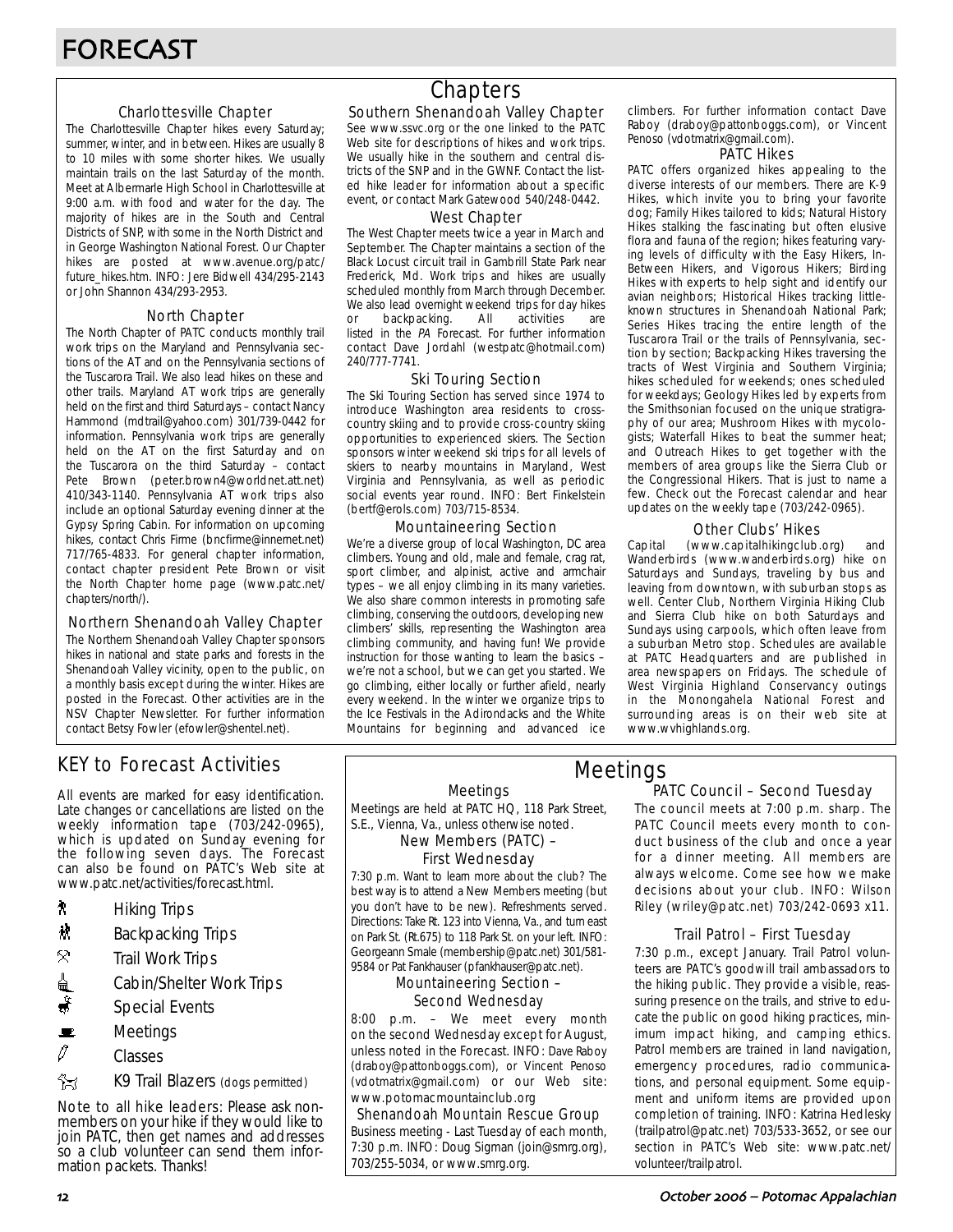# **FORECAS**

# **October**

#### 1 (Sunday)

#### DEADLINE - November Potomac Appalachian Material due to editors 5:00 p.m.

All items for the next issue of the newsletter due. Send Forecast events to PA-Forecast@patc.net and all other articles to the editor at PA@patc.net. NOTE: Do not send photos or articles to headquarters. E-mail for address.

## 1 (Sunday) ` HIKE – Sunday Hikers Seneca, MD

The Sunday Hikers will be visiting the Seneca Creek Greenway Trail for a 9-mile hike of easy to moderate difficulty. The trail follows Great Seneca Creek from its confluence with the Potomac River at Riley's Lock all the way to Rt. 355. We'll be hiking just from Riley's to Rt. 118, taking in such sites as Poole's General Store and the Black Rock Mill along the way. A volunteer for a car shuttle will be needed to complete this one-way hike. No pets. INFO: Vince Ferrari (vincentferrari@gmail.com) 301/249-2210.

### 1 (Sunday) . TRAIL WORK TRIP - South Mountaineers AT, MD

Newcomers always welcomed. The South Mountaineers have been working on the Appalachian and Catoctin Trails in Maryland for 13 years. Please bring lunch, water, gloves and boots. Tools and training are provided. Our work is fun, challenging and a guarantee to get your clothes dirty. INFO: Nancy Hammond (mdtrail@yahoo.com) 301/739-0442.

## 1 (Sunday) . TRAIL WORK TRIP – West Chapter Frederick, MD

Ongoing trail maintenance projects at various locations in Gambrill State Park. Water bars need clearing and placing at appropriate areas along the Black & Blue (aka, Catoctin trail). We also need to complete the cribbing project on a newly relocated section of the Blue trail that was begun last fall. Hopefully we will get enough of a turnout to split into two small crews for greater productivity. Meet at 10:00 a.m. at the Nature Center. INFO: Dave Jordahl (westpatc@hotmail.com) 240/777-7741 or Eric Creter (ecreter@dnr.state.md.us) 301/293-4170.

#### $\frac{3}{\ell}$  (Tuesday) CLASS – Intro to Orienteering (REI) Fairfax, VA

7:30 p.m. Take your puzzle-solving skills into the wild. Learn how to navigate through the woods and find precise locations based on your knowledge of the map and terrain. Presented by the Quantico Orienteering Club. Find out what events are happen-<br>ing in your area. INFO: Mark Nelson ing in your area. INFO: Mark Nelson (mnelson@rei.com) 703/379-9400.

## 3 (Tuesday) ` HIKE – Family Hike Leesburg, VA

This kid-friendly 2-mile circuit hike in the Red Rock Wilderness is jogging-stroller passable, with some short, steep sections, and roots. We will make cereal necklaces at the trailhead to munch along the way. The trail winds through the forest, with some views of the Potomac River. INFO: Lauren Lang (at94L@netzero.com) 571/242-3950.

#### 3 (Tuesday)

` HIKE – Vigorous Hikers

Central District, Shenandoah National Park, VA Climb Buck Hollow to the AT south to Pinnacles, return via upper Hannah Run Trail and Hazel River

# 3 (Tuesday)<br>■ MEETING - Trail Patrol, 7:30 p.m.

#### 4 (Wednesday) CLASS - Intro to Orienteering (REI) Rockville, MD

7:30 p.m. Take your puzzle-solving skills into the wild. Learn how to navigate through the woods and find precise locations based on your knowledge of the map and terrain. Presented by the Quantico Orienteering Club. Find out what events are happening in your area. INFO: Mark Nelson (mnelson@rei.com) 703/379-9400.

#### 4 (Wednesday) ` HIKE – Easy Hikers Gaithersburg, MD

5 to 6 mile hike around Clopper Lake, beginning from the Seneca Creek State Park Visitor parking lot. Carry lunch and water. Meet at 10:15 a.m. Directions: I-270 N (local lanes) Use exit #10 / Route 117. Right at the end of the exit ramp onto 117 W/ W Diamond Rd./ Clopper Rd. Follow Clopper Rd. past shopping centers, a bowling alley, and St. Rose of Lima Church. Turn L to enter Seneca Creek State Park. (If you are still on 117 when it crosses Seneca Creek, you went too far). Take the first R off the main park road, and follow the signs to the Visitor Center<br>parking lot. INFO: Margaret Chapman parking lot. INFO: Margaret (margtchapm@aol.com) 301/977-8988.

#### 4 (Wednesday) ` HIKE - Midweek Hikers Location to be determined

The PATC Midweek Hikers carpool each Wednesday from the Washington, DC area to various trailheads. Hikes are at a moderate pace and about 8 to 12 miles in length with varied elevations. Current information, including meeting place, time, leader's name and phone number, and a detailed description of the hike are available on the PATC Activities Recording: 703/242-0965.

# 4 (Wednesday)<br>■ MEETING - New Members (PATC), 7:30 p.m.

# 5 – 7 (Thursday – Saturday(<br>
SPECIAL EVENT – Trail Talkers Elkins, WV

Come join us as a Trail Talker at the annual Mountain State Forest Festival. We have one person signed up but could use some more help with this event that draws up to 100,000 people. Parade, carnival, crafts, food, concerts and lots more. See www.forestfestival.com for schedule of events and photos from last year's festival. INFO: Linda Rudy (lindarudy@att.net) 304/636-8557.

#### **Oct. 7 – Frederick, Md., 9:00 a.m. – 9:00 p.m.**

*In the Street* gives you a chance to visit historic downtown Frederick. The main drag through town is closed to traffic for the day so people can wander around enjoying the festivities. Events include Steeplechaser's Mile Run, parade, entertainment, food, beer & wine sampling, plus art activities for kids and adults. PATC will have a table in front of The Trail House – stop by and meet Clyde and his staff who are big supporters of PATC. Contact Jane Thompson to volunteer at jayteehike@yahoo.com or 301/349-2496. More info at: www.inthestreet.info/.

#### 7 (Saturday) ` HIKE – Family Hike Comus, MD

Join us at Sugarloaf Mountain. This 1.5-mile circuit hike has some fun rock scrambles, and good views from the top. Kids can get the feel of being on top of something. The trail is rocky and steep in places. We will climb up to the summit via the Sunrise Trail, hike down the A.M. Thomas Trail, and Northern Peaks Trail to the Bill Lambert Overlook, then return to our cars via the Mountain Loop Trail. Because of the steep rocky parts the trail is not jogging-stroller friendly. Web site: www.sugarloafmd.com/. INFO: Anne Regan (anne.c.regan@verizon.net ) 703/689-3883.

### 7 (Saturday)<br>SPECIAL EVENT – Trail Talkers Frederick, MD

We need Trail Talkers at "In The Street", Steeplechaser's Mile Run; parade; music; food; beer & wine sampling; plus art activities for kids and adults. Call 301/694-2489 for information. INFO: Linda Rudy (lindarudy@att.net) 304/636-8557.

# 7 (Saturday) . TRAIL WORK TRIP – Yankee Clippers

# Appalachian Trail, PA

INFO: Pete Brown (peter.brown4@worldnet.att.net) 410/343-1140.

#### 7 – 8 (Saturday – Sunday) a CLASS – Wilderness First Aid (WSC) Alexandria, VA

A program of the Wilderness Safety Council, this eighteen-hour class includes classroom study, hands-on practice, and results in a two-year certification. The cost is \$160. More information and registration at: www.wfa.net. INFO: Christopher Tate 703/836-8905.

#### 9 (Monday) ` HIKE – In Between Hikers Great Falls, VA

A Columbus Day one-way and scenic 7.5 mile hike from Leigh Mill Rd. to Fairfax CCT terminus at the Potomac River in Great Falls Park, and then partly hilly along riverfront in that park and Riverbend Park. Car shuttle required. Joint event with Sierra Club MWROP. Bring lunch and water. Dine with a Great Falls view. Pets not allowed. Meet at 9:30 a.m. at Riverbend Park visitor center. INFO: Henri Comeau (HenriComeau@aol.com) 703/451-7965.

#### 10 (Tuesday) ` HIKE – Family Hike Great Falls, MD

We will hike a rocky but pretty trail along the Potomac River. There is an opportunity for the kids to climb a big rock slab. This is a 2-mile circuit hike that is not jogging-stroller passable. INFO: Jennifer Chambers (jpckjkkc1@starpower.net) 301/588-1716.

## 10 (Tuesday)

#### ` HIKE – Vigorous Hikers

Central District, Shenandoah National Park, VA

Ascend the Jones Mountain Trail to Bear Church Rock, continuing to Cat Knob, returning on the Fork Mountain, Staunton River Trail with options up to 18 miles and 4300 feet of elevation gain. INFO: Chris Nolen (chrishiker@erols.com) 301/469-8931.

10 (Tuesday)<br>■ MEETING - PATC Council, 7:00 p.m.

#### 11 (Wednesday) ` HIKE – Easy Hikers Arlington, VA

About 4 miles on paved trail along Four Mile Run, starting at Barcroft Park. Meet at 10:15 a.m. Bring lunch and water. Directions: From the north on I-395, take exit 7. Stay to the left for Shirlington, then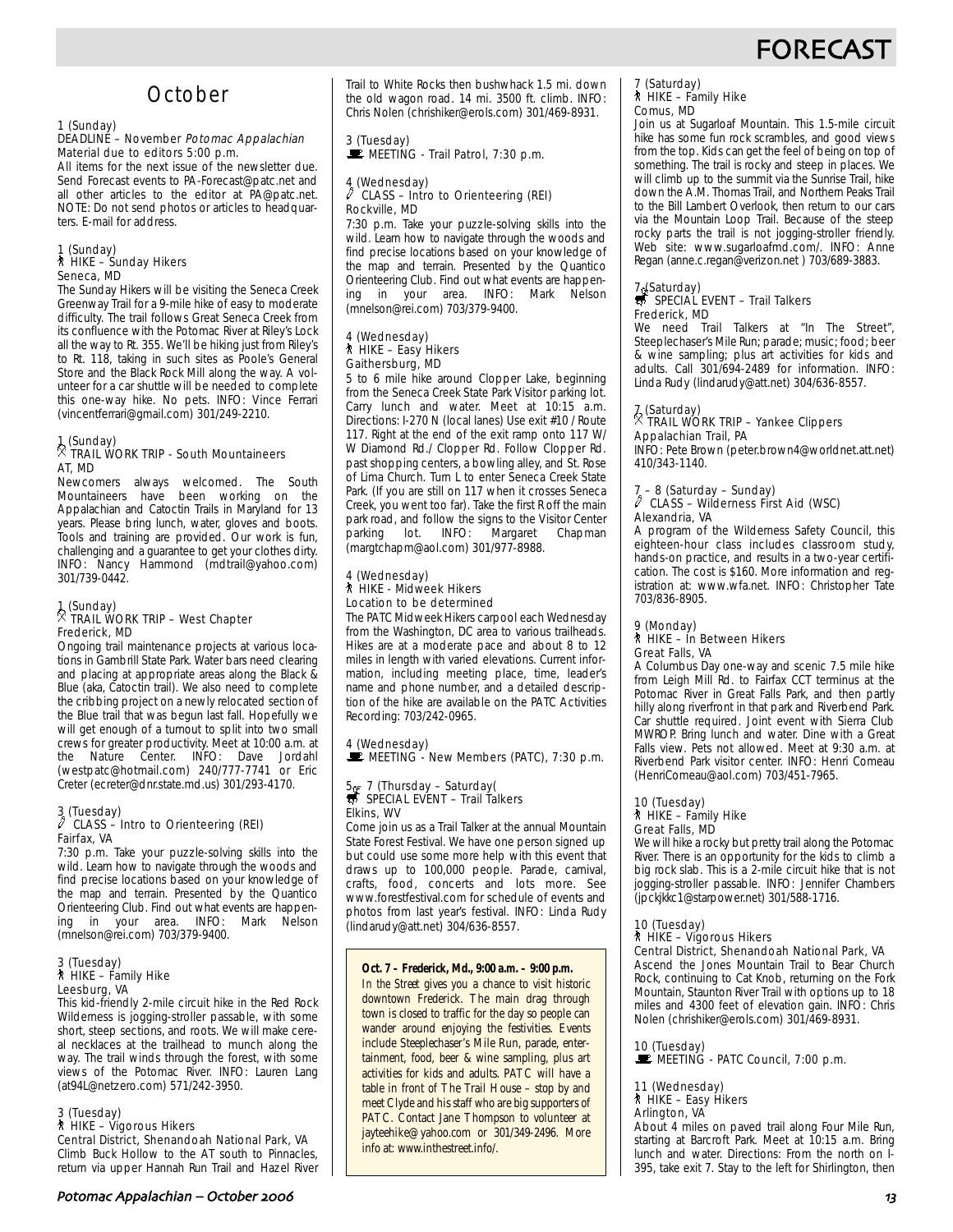# FORECAST

take the first right onto S. Arlington Mill Dr. At the traffic light, turn right onto S. Shirlington Rd. Turn left at the next light onto S.Four Mile Run Dr. Turn left at the third light (@ 1 mile) into Barcroft Sports & Fitness Center parking lot. From the south on I-395, take Exit 6, bear left toward Shirlington, then bear right toward S. Arlington Mill Dr. At traffic light, cross S. Arlington Mill Dr. onto S. Shirlington Rd. Turn left at the next light onto S. Four Mile Run Dr. Turn left at third light (@ 1 mile) into Barcroft Sports & Fitness Center. INFO: Patty Clark (pattyclark2@comcast.net) 703/820-7328.

#### 11 (Wednesday) ` HIKE - Midweek Hikers

Location to be determined See Oct. 4 event for more information.

#### 11 (Wednesday)

#### $\blacksquare$  MEETING - Mountaineering Section, 8:00 p.m.

12 (Thursday) ` HIKE – Family After-School Hike Round Hill, VA

Join us for a kid-friendly hike on the A.T. This circuit hike will be about 2.5 miles long. We will hike up to Bear Rocks, where the young and young at heart can climb up, over, and all around the rocks. Then we will hike over to Bear's Den Hostel, around the historical trail, and back to the rocks. This is designed as a family activity, so an adult must accompany children. INFO: Lauren Lang (at94L@netzero.com) 571/242-3950.

# 13 - 15 (Friday - Sunday)<br>■ CABIN WORK TRIP - Argow Cabin South District, Shenandoah National Park, VA

Come help restore an old mid-1800's log cabin built by Confederate Soldier James Samuel Eaton. We will be replacing the old floor joists of the cabin and begin construction of the new privy. Communal meals for Sat. dinner, Sun. breakfast and Sun. lunch for a minimal fee. INFO: Jeff Testerman (jtest@ntelos.net) 434/589-2081.

## 14 (Saturday) ` HIKE – Northern Shenandoah Valley Chapter Hancock, MD

This hike is along a lovely, quiet section of the Potomac River near Hancock, MD. We'll hike along seven miles of the flat towpath, stopping to view historic and geological sites, including the ruins of a cement mill and the "Devil's Eyebrow". Later we'll stop for lunch in Hancock and discuss historical aspects of the town. Leaders: Jack Reeder and Martha Clark. INFO: Betsy Fowler (betsy.fowler@ ngc.net) 703/403-2919 or 540/933-6136.

#### 14 (Saturday) ` HIKE – West Chapter

Newville, PA

This will be a circuit hike of 12km (~7.4 miles). Starting at Colonel Denning State Park the hike will progress along some side trails that will eventually access the Tuscarora Trail, then onto Flat Rock overlook, a very scenic view overlooking the Cumberland valley at Flat Rock. Then head back to the state park via the Flat Rock trail back to the starting point. For the more adventurous, after this hike we can head south to Pine Grove Furnace State Park. Starting at the general store hike to the Pole Steeple trail via the Appalachian trail and loop back to the general store via some of the park's trails. INFO: Dave Jordahl (westpatc@hotmail.com) 240/777-7741.

## 14 (Saturday) . TRAIL WORK TRIP – Rock Creek Park Washington, DC

8:15 a.m. – noon. Our next to last trip of the year. Don't miss your chance to do some work on the trails in 2006. Meet at the Rock Creek Nature Center located south of the Military Road NW park entrance. Rain or shine. INFO: Alex Sanders (wdctrails@yahoo.com) 703/465-8140 or Ranger Ken Ferebee 202/895-6221.

#### 14 – 15 (Saturday – Sunday) **△ CABIN WORK TRIP – Vining Tract Crew** Stanardsville, VA

Come help the Crew as it constructs Butternut Cabin and maintains trails in the Mutton Hollow Trails District. Community meals and overnight at Conley Cabin. INFO: Hugh Robinson (mes.htr@verizon.net) 703/525-8726.

#### 15 (Sunday) ` HIKE – North Chapter Cowens Gap, PA

Rt. 475 to Tuscarora Trail, 14.4 miles on the Link Trail. INFO: Christopher Firme (bncfirme@innernet.net) 717/794-2855 after 6:00 p.m.

#### 15 (Sunday) WATER QUALITY MONITORING Location to be determined

Start of the fall 2006 PATC water quality monitoring season. Monitor water quality by collecting and identifying benthic macroinvertebrates residing in streams that run through PATC lands adjacent to the Tuscarora Trail. Location TBD dependent upon water levels. One of three stream sites will be selected for monitoring about a week prior to October 15. The stream sites are located near Gore, VA; Hancock, MD; and Cowans Gap State Park (PA). Training for the assessment of physical features of the streams which affect the benthic communities will be held also. INFO: Dave Jordahl (westpatc@hotmail.com) 240/777-7741.

#### 17 (Tuesday) ` HIKE – Family Hike Great Falls, VA

Come get some fresh air on this hike on the Potomac Heritage Trail, along the Potomac River at Riverbend Park, down to Great Falls. We will collect fallen leaves along the way, and make leaf rubbings at the picnic tables after the hike. This kid-friendly hike is mostly jogging-stroller passable. There is one very rocky section that strollers need to be carried over. The length of this 2-4 mile out and back hike will be adjusted according to the needs/desires of the kids. Web site:<br>www.fairfaxcounty.gov/parks/riverbend/. INFO: www.fairfaxcounty.gov/parks/riverbend/. Lauren Lang (at94L@netzero.com) 571/242-3950.

#### 17 (Tuesday) ` HIKE – Vigorous Hikers Central District, Shenandoah National Park, VA

Climb Leading Ridge Trail to the AT south to lunch at Corbin Cabin. Then climb Indian Run Trail to return via Crusher Ridge. 18 miles with 4,000 ft climb. INFO: Chris Nolen (chrishiker@erols.com) 301/469-8931.

#### 18 (Wednesday) ` HIKE – Easy Hikers Great Falls, MD

Five-mile circuit through scenic woods around Great Falls. Brown bag lunch outside Great Falls Tavern, side trip to view falls. Meet at 10:15 a.m. in parking lot across MacArthur Blvd from Old Angler's Inn. Directions: from Beltway (I-495) Exit 41 go west on Clara Barton Parkway 1.5 miles to its end at MacArthur Blvd. Turn left, go 1.1 miles to Old Angler's Inn, turn left into parking lot across road. INFO: Paul Van Order 703/536-4378.

18 (Wednesday) ` HIKE - Midweek Hikers Location to be determined See Oct. 4 event for more information.

## 18 (Wednesday)<br>
SPECIAL EVENT - N. Ridge, Mt. Assiniboine (REI) Bailey's Crossroads, VA

7:30 p.m. Two local climbers, Robert Graver and John Watson-Jones, will recount their adventures and ascent of Mount Assiniboine, the "Matterhorn of the Rockies." Mount Assiniboine sits atop the Continental Divide and on the border between British Columbia and Alberta. The mountain is one of the most spectacularly beautiful peaks you will ever encounter and was once deemed "likely unclimbable" by its European namesake's first ascensionist, Edward Whymper. The presentation will take you into a spectacular and remote region of Assiniboine Provincial Park as these two climbers set out to prove Whymper wrong. INFO: Mark Nelson (mnelson@rei.com) 703/379-9400.

## 20 – 22 (Friday – Sunday)<br><del>s</del> SPECIAL EVENT – Trail Talkers Millwood, VA

Trail Talkers needed at the Shenandoah Valley Balloon and Wine Festival. For more information, see www.historiclongbranch.com. INFO: Linda Rudy (lindarudy@att.net) 304/636-8557.

#### 21 (Saturday) ` HIKE – Family Hike Round Hill, VA

Join us for a kid-friendly hike on the AT. This circuit hike will be about 2.5 miles long. We will hike up to Bear Rocks, where we can climb on, play around or scramble over rocks. Then we will hike over to Bear's Den Hostel, around the historical trail, back to the rocks, then down to the parking lot on Rt. 7. INFO: Anne Regan (anne.c.regan@verizon.net) 703/689-3883.

### 21 (Saturday)

#### ` HIKE – Natural History Hike North District, Shenandoah National Park, VA

Bob Pickett, Jane Thompson, and friends take a 10.1 mile hike in the area just north of Mathews Arm Campground. This moderately difficult hike includes an elevation change of 1600 feet. This hike is described in the new 2005 PATC publication, "Circuit Hikes in Shenandoah National Park," as Hike No. 3; Sugarloaf. In addition to wonderful fall foliage, we'll have some excellent views from Hogback and Sugarloaf Mountains and the possibility of watching hang gliders from the Park's site on Hogback Mountain. Migrating birds, mushrooms and stuff for all to enjoy! INFO: Bob Pickett 301/681-1511.

#### 21 (Saturday)

#### ` HIKE – Waterfall and Wildflower Series South District, Shenandoah National Park, VA

A 12-mile circuit hike to the Dry Run Falls and South River Falls with about 3000 feet of elevation gain. There will be over a mile of bushwhacking. PATC Map 10. Contact leader for details. INFO: Jack Thorsen (thorsen4@Juno.com) 703/339-6716.

## 21 (Saturday) . TRAIL WORK TRIP – North District Hoodlums North District, Shenandoah National Park, VA

Come help the North District Hoodlums do some tread work in the Park! The Hoodlums trail crew works on the AT and the blue-blazed trails in the north section of Shenandoah National Park. After a day of hard work, we'll enjoy the camaraderie of fellow trail workers with an Octoberfest meal. Come for the day, stay for dinner, and camp overnight if you wish. Or just come out and work with us during the day. Newcomers are always welcome! We'll meet at Piney River Ranger Station, MP 22 on Skyline Drive, at 9:00 a.m. on Saturday morning. INFO: Dick Dugan (rdugan@frontiernet.net) 304/856-3511.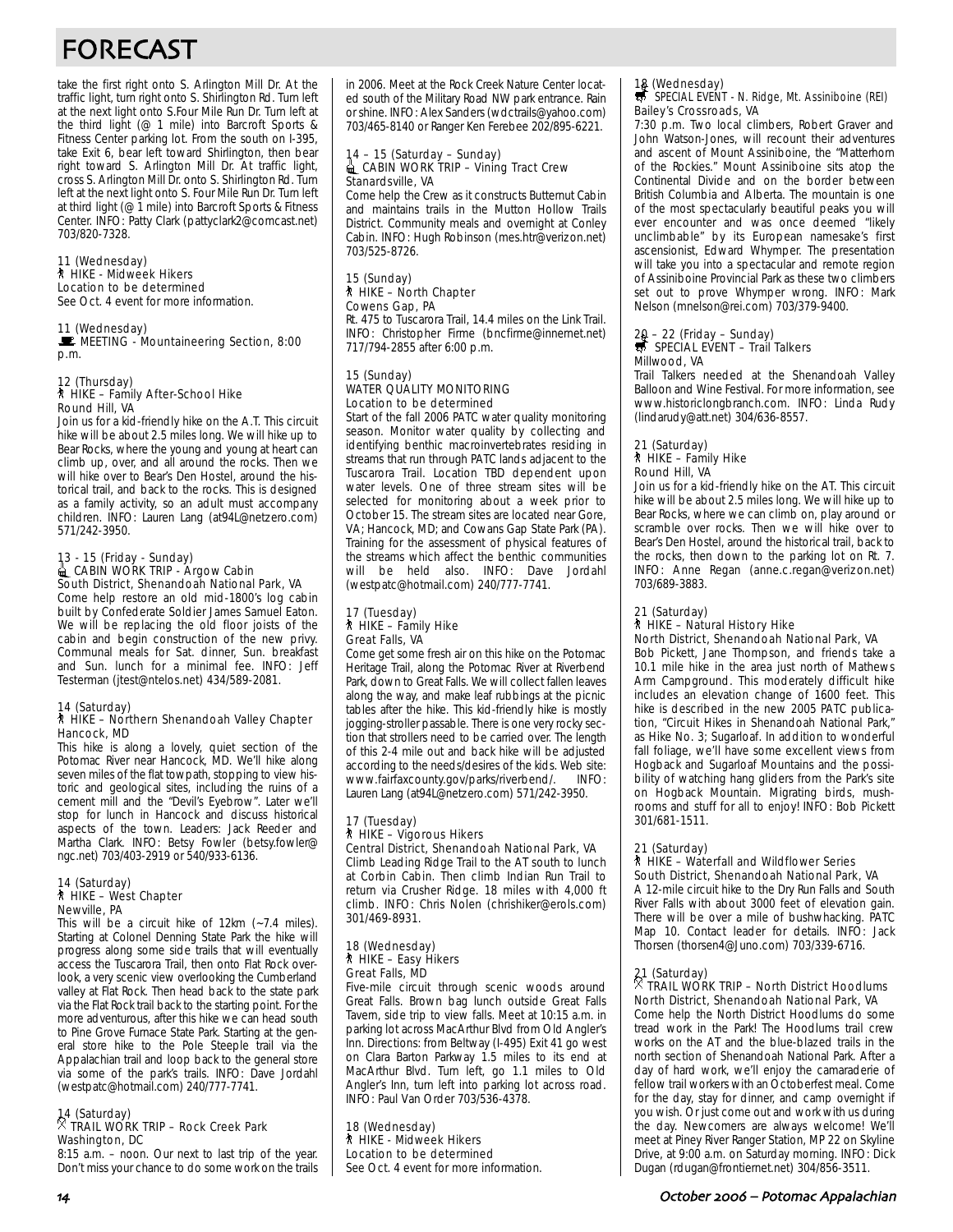# FORECA<sup></sup>

#### 21 (Saturday) . TRAIL WORK TRIP – Yankee Clippers Tuscarora Trail, PA

INFO: Pete Brown (peter.brown4@worldnet.att.net) 410/343-1140.

# 21 – 22 (Saturday – Sunday)<br>第 SPECIAL EVENT – Wilderness Weekend Shenandoah National Park, VA

Enjoy fall foliage and help raise visitor awareness, knowledge and appreciation of designated wilderness by volunteering at Shenandoah's 6th annual Wilderness Weekend – the 30th anniversary of Shenandoah's wilderness designation. We'll set up at strategic Skyline Drive overlooks that view Shenandoah Wilderness with displays, maps and information to talk with visitors about the existence and values of PATC and wilderness. On-the-job training provided. No prior experience needed. Volunteer for one day or two. INFO: Catherine Pipan (cpipan@cox.net) or Laura Buchheit (laura\_buchheit@nps.gov) 540/999-3489.

#### 22 (Sunday) . TRAIL WORK TRIP - South Mountaineers AT, MD

This is the perfect time of year to volunteer on our crews. Please bring lunch, water, gloves and boots. We meet in Frederick County, Md. at 9:00 a.m. The weather is good for working and the colors are simply gorgeous! Hope you can make it. INFO: Nancy Hammond (mdtrail@yahoo.com) 301/739-0442.

#### 24 (Tuesday) ` HIKE – Family Hike Darnestown, MD

This kid-friendly hike will take us through a meadow, then into the woods along Seneca Creek. The turnaround point will be at the old Black Rock mill. This 3-mile hike is jogging-stroller passable. Web site: www.senecatrail.org/. INFO: Lauren Lang (at94L@netzero.com) 571/242-3950.

#### 24 (Tuesday) ` HIKE – Vigorous Hikers Wardensville, WV

In GW National Forest. From Waites Run north on County Line Trail to shelter, down to Wilson Cove Trail, looping around via Old Mail Path, Tuscarora Trail and Pond Run Trail; 16 miles and 3600 ft. climb. INFO: Chris Nolen (chrishiker@erols.com) 301/469-8931.

#### 25 (Wednesday)  $\ell$  CLASS – Fall Backpacking (REI) Bailey's Crossroads, VA

7:30 p.m. The heat is gone, the mountains have turned red and gold, and the air is clear and crisp. Let's go backpacking! REI's AT through-hiker, Brian Chenoweth, will discuss skills, gear and best practices to keep you comfortable and having a great time on the trail in autumn. Brian will also reveal some great fall trip destinations with great views and colors, and no crowds. INFO: Mark Nelson (mnelson@rei.com) 703/379-9400.

#### 25 (Wednesday) ` HIKE – Easy Hikers Wheaton, MD

Hike about 4 miles in Wheaton Regional Park. Meet at 10:15 a.m., near the "train station." Bring lunch and water. Directions: From 495, the Beltway, take Exit 31, Georgia Ave. north. Go about 1 mile to Shorefield Rd. (traffic light) and turn right into the park. Take the right fork at the park entrance and proceed to a parking area near the miniature train station. INFO: J. Giblin (mrgfirst@hotmail.com) 301/585 5172.



25 (Wednesday) **The Commodity, All Hikers** Location to be determined See Oct. 4 event for more information.

#### 26 (Thursday) ` HIKE – Family After-School Hike Great Falls, VA

Come join us for an exciting, kid-friendly hike after school. We will hike along the River Trail, with great views of the Potomac River along Mather Gorge. This 3-mile circuit hike is not jogging-stroller passable. If you would like, bring a picnic dinner to enjoy at the picnic area near the parking lot after the hike. A great opportunity to enjoy the sunset and avoid rush hour traffic. This hike is designed as a family activity, so an adult must accompany children. Web site: www.nps.gov/gwmp/grfa/. INFO: Lauren Lang (at94L@netzero.com) 571/242-3950.

#### 28 (Saturday) ` HIKE – West Chapter Tuscarora Trail Series Gore, VA

Gore to the Pinnacle. 8.3 miles-strenuous hike. Elevation change of 2300 feet. This hike will take us to the Pinnacle area which contains a shelter and a great view looking towards West Virginia. We'll then backtrack a bit to the Biby Trail to lead us to our cars. INFO: Jason Rainville (superjasonr@ hotmail.com) 304/262-0994.

# 28 (Saturday) . TRAIL WORK TRIP – Cadillac Crew Great Falls, MD

Join the crew to work on the Billy Goat Trail. Overseer Georgeann Smale needs help to repair sections of the trail due to erosion or over use. Potluck supper at nearby pavilion to close out a fun work trip. INFO: Jon or Katherine Rindt (jkrindt@adelphia.net) 540/635-6351.

## 28 (Saturday) . TRAIL WORK TRIP – Rock Creek Park Washington, DC

8:15 a. m. to noon. Our last trip of 2006. Come out in the morning for the trails and join us afterward for our year-end thank you party. Meet at the Rock Creek Nature Center located south of the Military Road NW park entrance. Rain or shine. INFO: Alex Sanders (wdctrails@yahoo.com) 703/465-8140 or Ranger Ken Ferebee 202/895-6221.

#### 28 – 29 (Saturday – Sunday)<br>
CLASS – CRRAS DAMER (MARILLE) a CLASS – CPR/AED/Wilderness First Aid Vienna, VA

9:00a.m.-5:00 p.m. This two-day class provides American Heart Association certification in Adult CPR, AED, and Basic First Aid. The second day the student will learn American Safety and Health Institute (ASHI) Basic Wilderness First Aid. All certifications are valid for two years. Cost of the class is \$120 for Trail Patrol Members and \$130 for Non-Trail Patrol Members. Pre-Registration is required by October 20. Go to www.patc.net/volunteer/trailpatrol.com for more information and the registration form. INFO: Saleena DeVore (tp1staid@patc.net) 540/972-8394.

# 28 – 29 (Saturday – Sunday) . TRAIL WORK TRIP – Shenandoah Bartenders

Central District, Shenandoah National Park, VA Warm days paired with cool nights, and what could be better than doing some honest labor on SNP's finest – Old Rag's Ridge Trail. We plan to do some bar tending, and other trail maintenance, as well as enjoy the season with some Halloween fun. Come out for either day, or better yet, join the crew for a backpack overnight. Overnighters should bring a dessert and your favorite ghost story to share. No experience in trail work necessary. We will train you, but first timers should call Cathie evenings Mon-Thur. INFO: Cathie Cummins (Cathie@wfa.net) 703/631-7421.

## 29 (Sunday) . TRAIL WORK TRIP – West Chapter Frederick, MD

Ongoing trail maintenance projects at various locations within Gambrill State Park. Water bars need clearing and placing at appropriate areas along the Black & Blue (a.k.a., Catoctin trail). We also need to complete the cribbing project on a newly relocated section of the Blue trail that was begun last fall. Hopefully we will get enough of a turnout to split into two small crews for greater productivity. Meet at 10:00 a.m. at the Nature Center. INFO: Dave Jordahl (westpatc@hotmail.com) 240/777-7741 or Eric Creter (ecreter@dnr.state.md.us) 301/293-4170.

## 31 (Tuesday) a CLASS – GPS 101 (REI) College Park, MD

7:00 p.m. Learn how GPS receivers work and what affects accuracy, as well as features, benefits and how to choose a model. We'll also include a brief overview of online resources and batteries, water and shock resistance and accessories. INFO: Mark Nelson (mnelson@rei.com) 703/379-9400.

#### 31 (Tuesday) ` HIKE – Family Hike Boyce, VA

Enjoy the beautiful fall colors at the Blandy Experimental farm on this kid-friendly circuit hike. Hopefully we will hit peak Ginkgo and Maple Color. We will try to find (but not collect) as many tree seeds (pinecones, acorns, nuts, helicopters, etc.) as we can find. We will hike 2-3 miles, depending on the desires of the group. The trail is jogging-stroller friendly. Web site: www.virginia.edu/blandy/. INFO: Lauren Lang (at94L@netzero.com) 571/242-3950.

## 31 (Tuesday) ` HIKE – Family Hike Laurel, MD

We will hike a beautiful 2-mile circuit along Case Lake in the Patuxent Research Refuge, and into the wetland woodlands. This hike offers a lot of opportunity to see many animals. After the hike you can enjoy the National Wildlife Museum. This hike is jogging -stroller passable. INFO: Jennifer Chambers (jpckjkkc1@starpower.net) 301/588-1716.

#### 31 (Tuesday)

## \* HIKE – Vigorous Hikers

Central District, Shenandoah National Park, VA Climb Corbin Mountain, run down Indian Run, follow Nicholson Hollow up to the AT, see Stony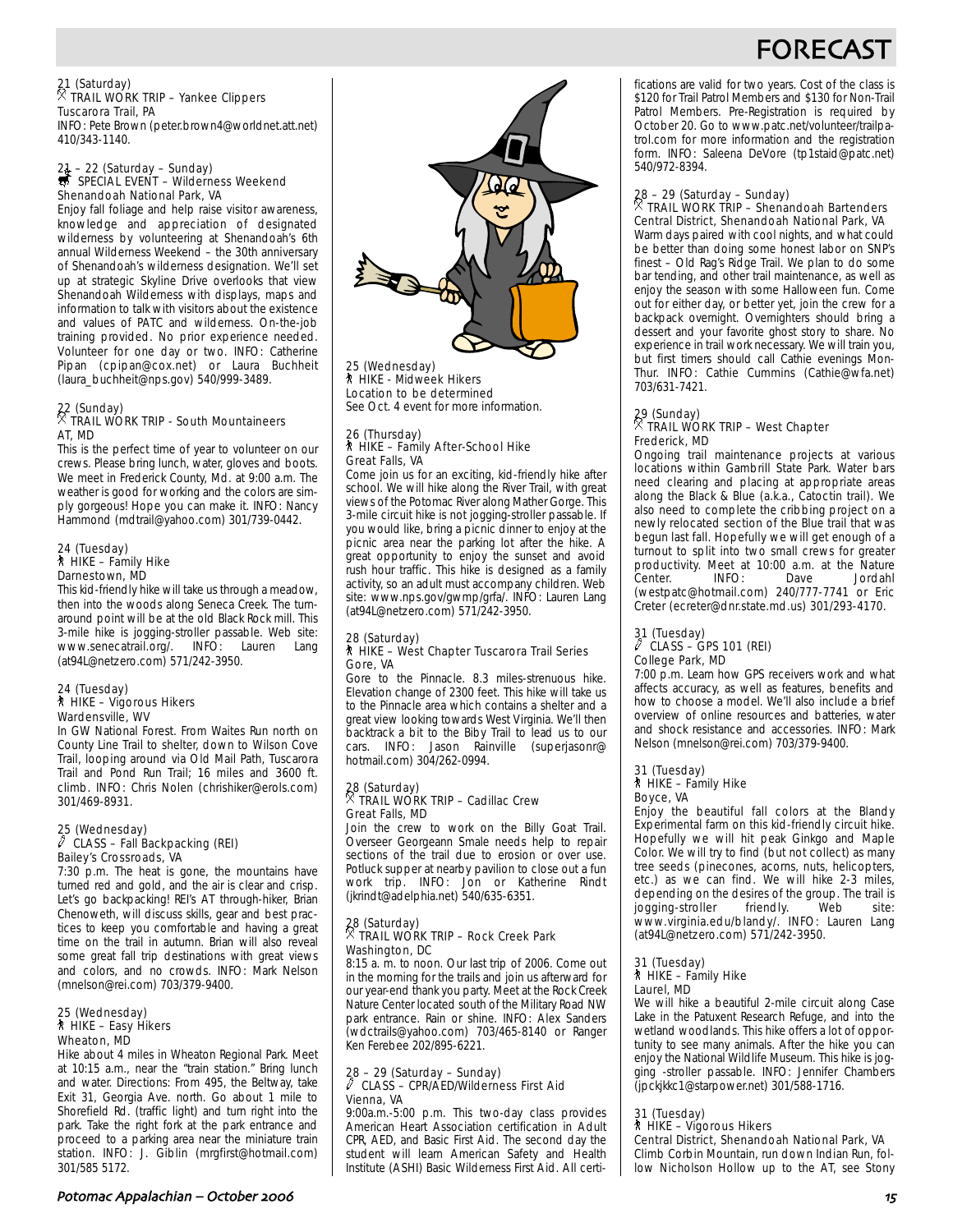# FORECAST

Man summit, return via Corbin Hollow. About 15.5 miles and 3500 ft. climb. INFO: Chris Nolen (chrishiker@erols.com) 301/469-8931.

31 (Tuesday)<br>■ MEETING - Shenandoah Mountain Rescue Group (Business meeting), 7:30 p.m.

# November

#### 1 (Wednesday)

#### DEADLINE – December Potomac Appalachian Material due to editors 5:00 p.m.

All items for the next issue of the newsletter due. Send Forecast events to PA-Forecast@patc.net and all other articles to the editor at PA@patc.net. NOTE: Do not send photos or articles to headquarters. E-mail for address.

# 1 (Wednesday) a CLASS – GPS 101 (REI) Bailey's Crossroads, VA

7:30 p.m. Learn how GPS receivers work and what affects accuracy, as well as features, benefits and how to choose a model. We'll also include a brief overview of online resources and batteries, water and shock resistance and accessories. INFO: Mark Nelson (mnelson@rei.com) 703/379-9400.

#### 1 (Wednesday) ` HIKE – Easy Hikers Lorton, VA

A one-way 4.5-mile historic and scenic hike at Laurel Hill, the former DC Lorton Prison area from Occoquan River to Silverbrook Road. Volunteers will carpool hikers to the trailhead. DIRECTIONS: From I-495 Capital Beltway, take I-95 south. After crossing the Occoquan River, take exit # 160 onto Rt.123 north and drive 1.5 miles (over the Occoquan River again) to park entrance on right. Go 1.5 miles to end of park road and turn right into large parking lot next to the ball fields. Bring lunch and water. Pets not allowed. Meet at Occoquan Regional Park, 9751 Ox Road (Rt. 123) at 10:15 a.m. INFO: Henri Comeau (HenriComeau@aol.com) 703/451-7965.

1 (Wednesday) ` HIKE - Midweek Hikers Location to be determined

See Oct. 4 event for more information.

#### 4 (Saturday) ` HIKE – NSVC In-Between Hikers North District, Shenandoah National Park, VA

Jack Reeder History Hike in SNP. Another wondrous adventure bushwhacking with Jack. Come learn about the folks who inhabited the park, while visiting the remains of their homes and cemetery. Hike starts at 10:00 a.m. at Turnbridge Curve Parking Area on US 211. INFO: Betsy Fowler (betsy.fowler@ ngc.com) 703/403-2919 or 540/933-6136.

#### 4 (Saturday)  $\mathbb E$  MEETING – North Chapter Arendtsville, PA

3:00 p.m. North Chapter Fall at Gypsy Spring Cabin followed by supper. Reservations required for supper by Wednesday, Nov. 1. INFO: Pete Brown (peter.brown4@worldnet.att.net) 410/343-1140.

## 4 (Saturday)<br>₩ SPECIAL EVENT – Cross Country Ski Fair Vienna, VA

It's time to think snow! The Ski Touring Section (STS) opens the 2006 ski season with its annual Ski Fair your best opportunity to learn about and sign up for the great trips STS is considering for the 2006-07 season to destinations like Yellowstone Park, Vermont's Stowe area, and eastern Canada, as well as our closer favorites like Canaan Valley, the Laurel Highlands, and Tug Hill. Meet the trip leaders and prospective ski buddies. See new ski gear and try out specially-priced fleece wear. Hear about the Ski-Dance Weekend and other special events and<br>training clinics. INFO: Al Larsen training (ALarsen120@aol.com) 703/807/1639 or Steve Bergstrom (skifisc1@yahoo.com) 301/564-9696, 12:30 p. m. - 4:30 p.m.

### 4 (Saturday) . TRAIL WORK TRIP - South Mountaineers AT, MD

The air is getting crisp, come out and enjoy the autumn colors. Work hard and get dirty like when



Warlocks has been spotted in SNP! Be on the lookout for these dangerous creatures when backwoods camping or hiking, especially if you are out on or near Halloween.

you were a kid. We meet at 9:00 a.m. in Frederick County, Md. Please bring lunch, water, gloves and boots. Tools provided. INFO: Nancy Hammond (mdtrail@yahoo.com) 301/739-0442.

### 4 (Saturday) . TRAIL WORK TRIP – Yankee Clippers Appalachian Trail, PA

INFO: Pete Brown (peter.brown4@worldnet.att.net) 410/343-1140.

### 5 (Sunday) a CLASS – GPS 202 (REI) College Park, MD

4:30 p.m. This class is for GPS owners using their GPS for hiking, geocaching, or staying "un-lost." We cover plotting positions and routes using the UTM grid system on USGS maps and charts, and terminology, using UTM, creating routes and waypoints and following plotted routes. Classroom exercise followed by field exercise, weather permitting. Participants should be familiar with the basic operation of their GPS, entering numbers and text and using the display screens. Try to review the video tape for your GPS prior to the class. Bring your GPS, owner's manual and fresh batteries. INFO: Mark Nelson (mnelson@rei.com) 703/379-9400.

7 (Tuesday)  $\mathbf{\dot{E}}$  MEETING - Trail Patrol, 7:30 p.m.

8 (Wednesday) ` HIKE - Midweek Hikers Location to be determined See Oct. 4 event for more information.

8 (Wednesday)  $\mathbb{R}$  MEETING - New Members (PATC), 7:30 p.m.

# 10 - 12 (Friday - Sunday)<br>▒ CABIN WORK TRIP - Argow Cabin

South District, Shenandoah National Park, VA Come help restore an old mid-1800's log cabin built by Confederate Soldier James Samuel Eaton. We will be replacing the old floor joists of the cabin and begin construction of the new privy. Communal meals for Sat. dinner, Sun. breakfast and Sun. lunch for a minimal fee. INFO: Jeff Testerman (jtest@ntelos.net) 434/589-2081.

#### 11 (Saturday) ` HIKE – Long Distance New Market, VA

A 17-mile circuit hike that will begin at New Market Gap in Massanutten Mountain and proceed along the connector trail to the Massanutten Loop Trail. Ascending Waterfall Mountain, the hike will proceed along Kern Mountain to Jawbone Gap and cross Crisman Hollow Road to Duncan Knob. Total elevation gain 3,500 feet. Moderate pace, stopping at nature points of interest. Inexperienced hikers contact leader for details. INFO: William Needham (Needham82@aol.com) 410/884-9127.

11 (Saturday)

#### ` HIKE – North Chapter Cowens Gap, PA

Three Springs, PA. Pa. Rte. 944 to Pa. Rte. 475, 6.0 miles on Link Trail. INFO: Christopher Firme (bncfirme@innernet.net) 717/794-2855 after 6:00 p.m.

14 (Tuesday)<br>■ MEETING - PATC Council, 7:00 p.m.

15 (Wednesday) ` HIKE – Easy Hikers Vienna, VA

An out-and-back 5-mile hike in Meadowlark Botanical Gardens Regional Park, on natural and paved trails. We start outside of the park, about one mile from the entrance. DIRECTIONS: From I-495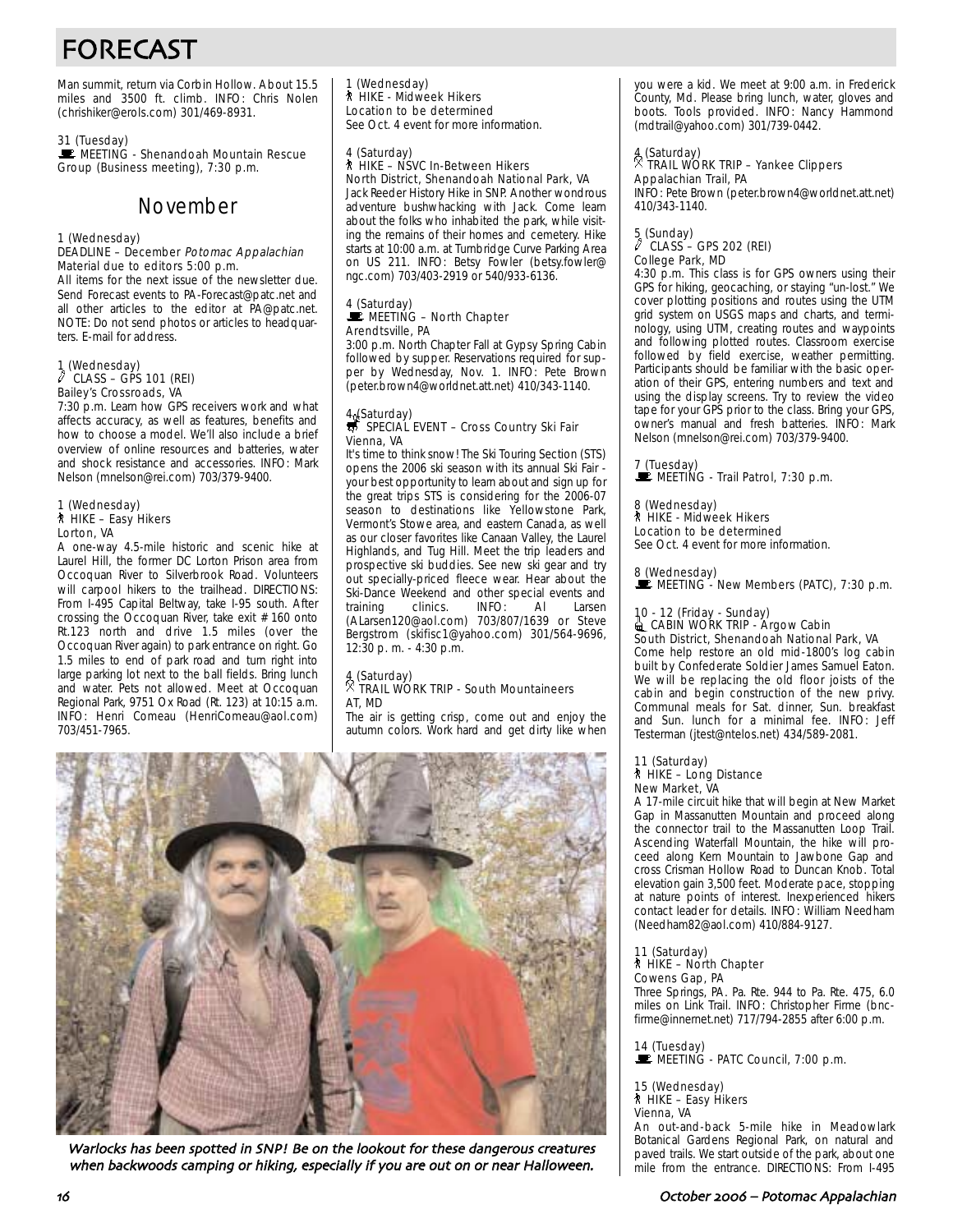# **FORECAS**

Capital Beltway, exit 47A west onto route 7. Drive 4.5 miles through Tysons Corner, turn left onto Beulah Rd and go 2 miles to Meadowlark Rd. (pass the Park entrance parking lot). Turn right at Meadowlark Rd. and go less than 1 mile to Abbey Oak Drive, a residential area. Bring water. Lunch after hike will be at a nearby Vienna restaurant. Pets not allowed. Park fee: 55 and over, \$2.50. Meet at 10:15 a.m. INFO: Henri Comeau (HenriComeau@aol.com) 703/451-7965.

#### 15 (Wednesday) ` HIKE - Midweek Hikers Location to be determined

See Oct. 4 event for more information.

15 (Wednesday)<br>■ MEETING - Mountaineering Section, 8:00 p.m.

#### 17 – 19 (Friday – Sunday) ` HIKE – Assateague Island Chincoteague, VA

Hike and camp amid sand, surf, and wild ponies. Easy day hikes with Center Hiking Club. Low camping fees and optional seafood restaurants. INFO: Ed Evangelidi (edevange@localnet.com) or Jan Zaal 301/468-1896.

#### 18 (Saturday) ` HIKE – Natural History Hike North District, Shenandoah National Park, VA

Park Backcountry Wilderness and Trails Manager, Steve Bair, leads Bob Pickett and friends on a hike on and off-trail in the Park. At a destination to be determined, we'll do our regular sauntering around, looking for home sites and learning about the Park's history. More information next month. INFO: Bob Pickett 301/681-1511.

#### 18 (Saturday) ` HIKE – Waterfall and Wildflower Series

Central District, Shenandoah National Park, VA A 15-mile circuit on the Slaughter, Appalachian, Bearfence and Conway River Trails to include the Devil's Ditch Falls. Total elevation gain is approximately 3400 feet. There will be over a mile of bushwhacking. PATC Map 10. Contact leader for details. INFO: Jack Thorsen (thorsen4@Juno.com) 703/339- 6716.

#### 18 (Saturday) . TRAIL WORK TRIP – Yankee Clippers Tuscarora Trail, PA INFO: Pete Brown (peter.brown4@worldnet.att.net)

410/343-1140.

#### 18 (Saturday) WATER QUALITY MONITORING Location to be determined

Continuation of the fall 2006 PATC water quality monitoring season. Monitor water quality by collecting and identifying benthic macroinvertebrates residing in streams that run through PATC lands adjacent to the Tuscarora Trail. Location TBD dependent upon water levels. One or two of the three stream sites will be selected for monitoring about a week prior to October 15. The stream sites are located near Gore, VA; Hancock, MD; and Cowans Gap State Park (PA). Training for the assessment of physical features of the streams which affect the benthic communities will be held also. INFO: Dave Jordahl (westpatc@hotmail.com) 240/777-7741.

#### 19 (Sunday) . TRAIL WORK TRIP – South Mountaineers AT, MD

Everyone goes home happy and a bit tired from South Mountaineers events. We start at 9:00 a.m. in Frederick County. Why not join us? Bring water,

lunch, boots and gloves. INFO: Nancy Hammond (mdtrail@yahoo.com) 301/739-0442.

### 19 (Sunday) . TRAIL WORK TRIP – West Chapter Frederick, MD

Ongoing trail maintenance projects at various locations within Gambrill State Park. Water bars need to be cleared, cribbing project on the Black and recently relocated section of the Blue trails need to be finished, and there are always a few water bars that need to be placed. Hopefully we will get enough of a turnout to spilt into two small crews for greater productivity. Meet at 10:00 a.m. at the Nature Center. INFO: Dave Jordahl (westpatc@hotmail.com) 240/777-7741 or Eric Creter (ecreter@dnr.state.md.us) 301/293-4170.

## 22 (Wednesday) ` HIKE – Midweek Hikers Location to be determined

See Oct. 4 event for more information.

# 26 (Sunday) ` HIKE – Sunday Hikers Washington, DC

Work off a little of that Thanksgiving Day turkey on this local, holiday-weekend hike in the southern section of Rock Creek Park. We'll hike approximately 7 miles, at a moderate level of difficulty. There are 7 at-grade stream crossings. Holiday travel woes will be avoided as we will be starting the hike from a nearby Metro station. INFO: Vince Ferrari (vincentferrari@gmail.com) 301/249-2210.

28 (Tuesday)<br>■ MEETING - Shenandoah Mountain Rescue Group (Business meeting), 7:30 p.m.

29 (Wednesday) ` HIKE - Midweek Hikers Location to be determined See Oct. 4 event for more information. □



# Potomac Appalachian Trail Club Trail Patrol presents **Leave No Trace**

**Trainers Course** *October 2006*

This course is designed to enhance your understanding of Leave No Trace practices and ethics and to develop your confidence in teaching others about Leave No Trace. Through activities and experience, and both formal and informal discussions, you will be challenged to develop your LNT skills and ethics. This is a fun class where all have a part in demonstrating the choices that can be made to minimize our impact on the land and our resources. It is hoped that graduates of this class will be willing to make LNT presentations to community groups when and if their schedules permit.

**The course is Saturday - Sunday, Oct. 14-15 at the Pinnacles Research Station Cabin in the Central District of SNP. Cost:** \$35.00 for PATC Members, \$50.00 for Non-Members (Join PATC and get the member price! Cost of the cabin is included with your fee, as well as Saturday dinner and Sunday breakfast.) **Registration:** Forms are available through the Trail Patrol/LNT page of the PATC Web site at www.patc.net or contact Mark Holland (TPLNT@patc.net) or 540/636- 3639 (mornings only). Send payment with registration form to: PATC, LNT Trainers Course, 118 Park Street, SE, Vienna, VA 22180-4609. Please include your e-mail address on the check. ❏

# Combined Federal Campaign 2006 PATC Agency Number 7956 *Make Your Contribution Count!*

PATC is participating again this year in the Combined Federal Campaign of the National Capital Area. Please consider a donation to PATC. The fund will be active through December. Thank you for your support, and thanks to the members who contributed via the CFC last year.

*It's for a good cause!*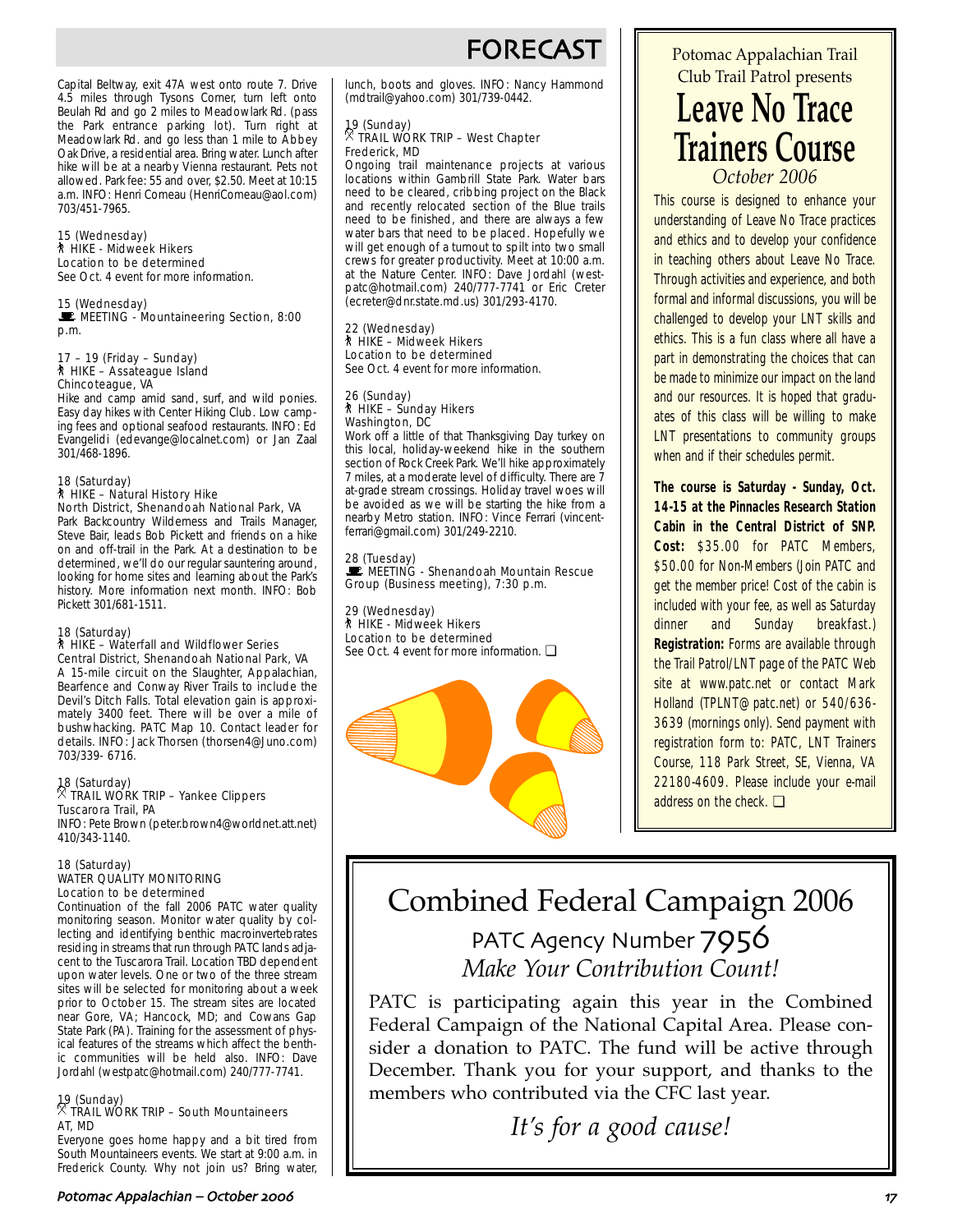# Mary A. Bomar Nominated to be Director of National Park Service

Interior Secretary Dirk Kempthorne praised the nomination of Mary A. Bomar to be Director of the National Park Service. Her Mary A. Bomar to be Director of the National Park Service. Her nomination is subject to confirmation by the U.S. Senate.

Upon confirmation, Bomar would replace Fran Mainella, who announced in July that she will soon be resigning as National Park Service Director.

Since July 2005, Bomar, a career National Park Service employee, has served as director of the NPS Northeast Region, which covers 13 states.

"I greatly admire the passion that Mary brings to her work in the Northeast Region," Kempthorne said. "That passion for our national parks mirrors that of the American people. I am confident that Mary is the right person to ensure that our national parks endure for the enjoyment of future generations."

Headquartered in Philadelphia, the Northeast Region is home to a third of all NPS museum collections, a quarter of all historic structures, almost half of the country's National Historic Landmarks and more than half of the National Heritage Areas. Prior to being named regional director, Bomar served as acting regional director.

From 2003 to 2005, she served as superintendent of Independence National Historical Park in Philadelphia. During her tenure, both the

Liberty Bell Center and the National Constitution Center opened in the park on Independence Mall as part of the largest urban revitalization project in the nation. Also during her tenure, the NPS reopened the park's Second Bank of the United States after a two-year utilities project and installed a new exhibit, "The People of Independence." Concurrently, the park managed a \$5.2 million rehabilitation of Independence Square, the site of Independence Hall. Spurred by the new construction, park visitation surged by 35 percent.

Previously, Bomar served as the first superintendent at the Oklahoma City National Memorial, the first NPS Oklahoma State Coordinator, acting superintendent at Rocky Mountain National Park and assistant superintendent at the San Antonio Missions National Historical Park.

Bomar's National Park Service career began in the financial arena at Amistad National Recreation Area in Texas where she served as chief of administration.

Prior to joining the National Park Service, Bomar worked in a managerial capacity at the Department of Defense.

Raised in Leicester, England, Bomar became a U.S. citizen in 1977. ❏ *—Note: News Release Issued by the Office of the Secretary, Submitted by Jack Reeder*

#### Shelter, from page 1

Shelter Crew and completed at the end of August. Join us Saturday, Oct. 14 at 10:00 a.m. at the property gate on River Road, Rt. 1, across the bridge from Hancock towards Berkeley Springs. RSVP to Karen Brown (kkbrown46@yahoo.com), 703/521-9050.

## **Dugan Hollow Shelter Report Aug. 19-20, 2006**

The shelter crew worked on and completed the shelter on the Vos property on Aug. 19-20, 2006. The final crew was Jack Adams, John Coffey, Dave Goodlin, Jason Rainville,

Maggie and the fat man (Henry) showed up at last. The privy was painted and the ventilation pipe was installed. The bunk beds were installed in the shelter and were stained a light tan. The rest of the time was spent cleaning up the area of all of the construction materials. Saturday night





we had a celebratory dinner marking the completion of the shelter. We enjoyed bratwurst and hot sausage cooked over an open fire. Along with the sausage we had cooked onions and green peppers and red potato salad. We had chocolate cookies for dessert. It was a hot night Saturday but all that stayed were asleep by dark. I wish to thank all of the people who contributed their time to this project. It is felt by all that the fruits of their labor turned out nicely and will be enjoyed for years. ❏

*—Henry Horn*



PATC will once again have an information booth at the Shenandoah Valley Hot Air Balloon and Wine Festival at Historic Long Branch Farm on Oct. 21 and 22, 2006.

Volunteers are needed to help man the booth, talk about what PATC does, and help sell PATC maps and guides. By volunteering for a two hour shift, you will get a free pass into the festival for yourself and your family/friends for the day. If interested in helping out contact either Lee Sheaffer, (thumpers@visuallink.com) or Pat Fankhauser, (PFankhauser@patc.net). Come join the fun, music, and hot air balloons, and help PATC all at the same time. ❏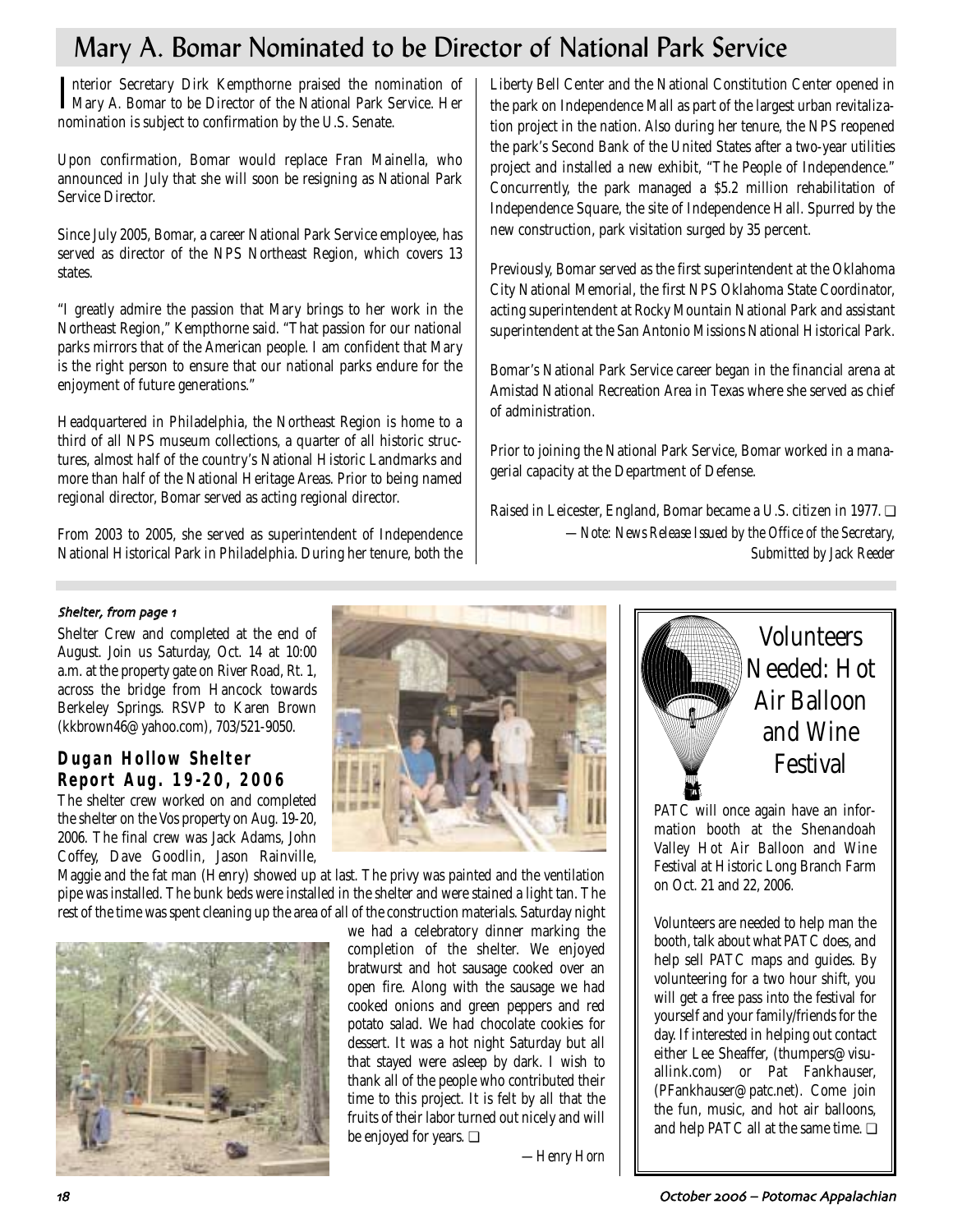#### Nature, from page 8

Not all birds migrate. In Virginia, of the 245 species that can be seen in the state, 60 are permanent residents (75 are summer residents, 67 are winter residents and 43 are transients passing through the state).

It is interesting to compare our songbird migration with that of the birds of prey, or raptors. Most noteworthy is that songbirds tend to be nocturnal migrants while raptors are diurnal migrants. Songbirds, shorebirds, and some waterfowl migrate at night when conditions are more favorable (cooler temperatures, calmer air, and fewer predators). Birds of prey, however, take advantage of the rising currents of air, which enable them to soar during the day as the sun heats the earth's surface. Swallows, swifts, and nighthawks are also diurnal migrants because they feed on flying insects that are active only by day.

Another difference between the songbird and raptor migration is that songbirds tend to travel along the lower elevations of the coastal plain or the Ohio/Mississippi River valley corridor while the majority of raptors stick to the mountain ridgelines.

In general, nocturnal migrants travel at higher altitudes than diurnal migrants. For example, songbirds will tend to migrate from 500 – 6,000 feet while raptors will be found between 700 – 4,000 feet. Songbirds also travel at a slower rate, with an average speed of 10-30 MPH compared to 20-45 MPH for raptors.

These fall migrations may take four weeks to four months, depending on species. Typically, migration is accomplished in a series of flights lasting from several hours to several days. Between flights, birds make pit stops for resting and "re-fueling," which last anywhere from a day to a few weeks. Beginning in early September extending through November, hawks and other birds of prey can be seen migrating along Appalachian ridges from the Northeast to the Southwest to winter in Mexico, Central America, and South America.

The mountain updrafts permit the soaring hawks to travel long distances with little effort. The late naturalist Edwin Way Teale (1899- 1980) once rented a plane to fly with the migrating hawks. He was astonished to find that the birds use the updrafts so efficiently that they occasionally travel hundreds of miles without a single wing beat.

The various species migrate at different times throughout the fall. Broad-winged hawks and American kestrels have already peaked in September. By the first week in October, sharp-shinned and Cooper's hawks are at their peak. Merlins and peregrine falcons are also most likely to be seen at this time. After mid-October, you can look for the "big birds," red-tailed and red-shouldered hawks, northern goshawks, and rough-legged hawks. On a good day, hundreds of these large buteos can be seen. This is also the time to see migrating golden eagles.

The number of migrating hawks that travel the mountain flyway can be enormous. On Sept. 15, 1985, spectators estimated that upwards of 10,000 broad-winged hawks passed by Rockfish Gap at milepost 0 on the Blue Ridge Parkway. In a single day, during the third week of September, birders counted more than 17,000 broad-wings passing by Linden Fire Tower in Northern Virginia.

Virginia has about 10 established hawk lookouts where volunteers sit all day and attempt to count the birds going by in September and October. Most lookouts are in the mountains where ridges run northeast to southwest, the direction the birds are headed. Two are staffed throughout the fall season (mid-August to mid-November), with records kept by the Hawk Migration Association of North America (HMANA). The closest to D.C. is at Snickers Gap, where the AT

## **Typical Virginia Hawk Migration** Along the Mountain Ridges

Thickey lines indicate higher relative abundance.

|                                         | <b>AUGL/ST</b> | SEPTEMBER OCTOBER NOVEMBER |                           |  |
|-----------------------------------------|----------------|----------------------------|---------------------------|--|
| <b>Black Vulture</b>                    |                |                            |                           |  |
| Turkey Vulture                          |                |                            |                           |  |
| Osprey                                  |                |                            |                           |  |
| <b>Bald Eagle</b>                       |                |                            |                           |  |
| Northern Harrier                        |                |                            |                           |  |
| Sharp-shinned Hawk                      |                |                            |                           |  |
| Cooper's Hawk                           |                |                            |                           |  |
| Northern Goshawk                        |                |                            |                           |  |
| Red-shouldered Hawk                     |                |                            |                           |  |
| Broad-winged Hawk                       |                |                            |                           |  |
| Red-tailed Hawk                         |                |                            |                           |  |
| Rough-legged Hawk                       |                |                            |                           |  |
| Golden Eagle                            |                |                            |                           |  |
| American Kestrel                        |                |                            |                           |  |
| Merlin                                  |                |                            |                           |  |
| Peregrine Falcon                        |                |                            |                           |  |
| Virginia Hawk<br><b>Migration Sites</b> |                | Rockrish.<br>Gas           | Spiskers<br><b>C-King</b> |  |

crosses Route 7, near Round Hill, Va. This and other sites in Virginia and other states can be found at www.hmana.org/watches.php.

The second site is at Rockfish Gap (at the southern end of SNP where U.S. 250 crosses the Blue Ridge). You can read about this site, including seasonal and daily counts, at www.home.ntelos.net/ $\sim$  btkin/rockfish\_gap\_hawk\_watch/.

Other good sites for observation include the Tri-County Towers on top of the G. Richard Thompson WMA (known for its spring trillium), and Hawksbill Mountain, Mary's Rock, and Stony Man, all in SNP.

If you want the best, you will have to go to Hawk Mountain, Pa. This is the center of the universe for hawk watchers along the Appalachian flyway in the Eastern U.S., bringing on average more than 24,000 raptors of 16 species over its North Lookout. A five-hour drive and \$7 fee from here, you can read about their counts and much more at www.hawkmountain.org/default.shtml.

Finally, HawkCount.org facilitates the tracking and reporting of raptor migrations. As part of HMANA's Raptors Online effort, many North American hawk watch sites report their daily raptor counts here. Reach them at hawkcount.org/index.php.

And, if you get up to these sites this fall, be sure to keep an eye out for the other migrators that also use these flyways, namely monarch butterflies and dragonflies! ❏

#### Potomac Appalachian – October '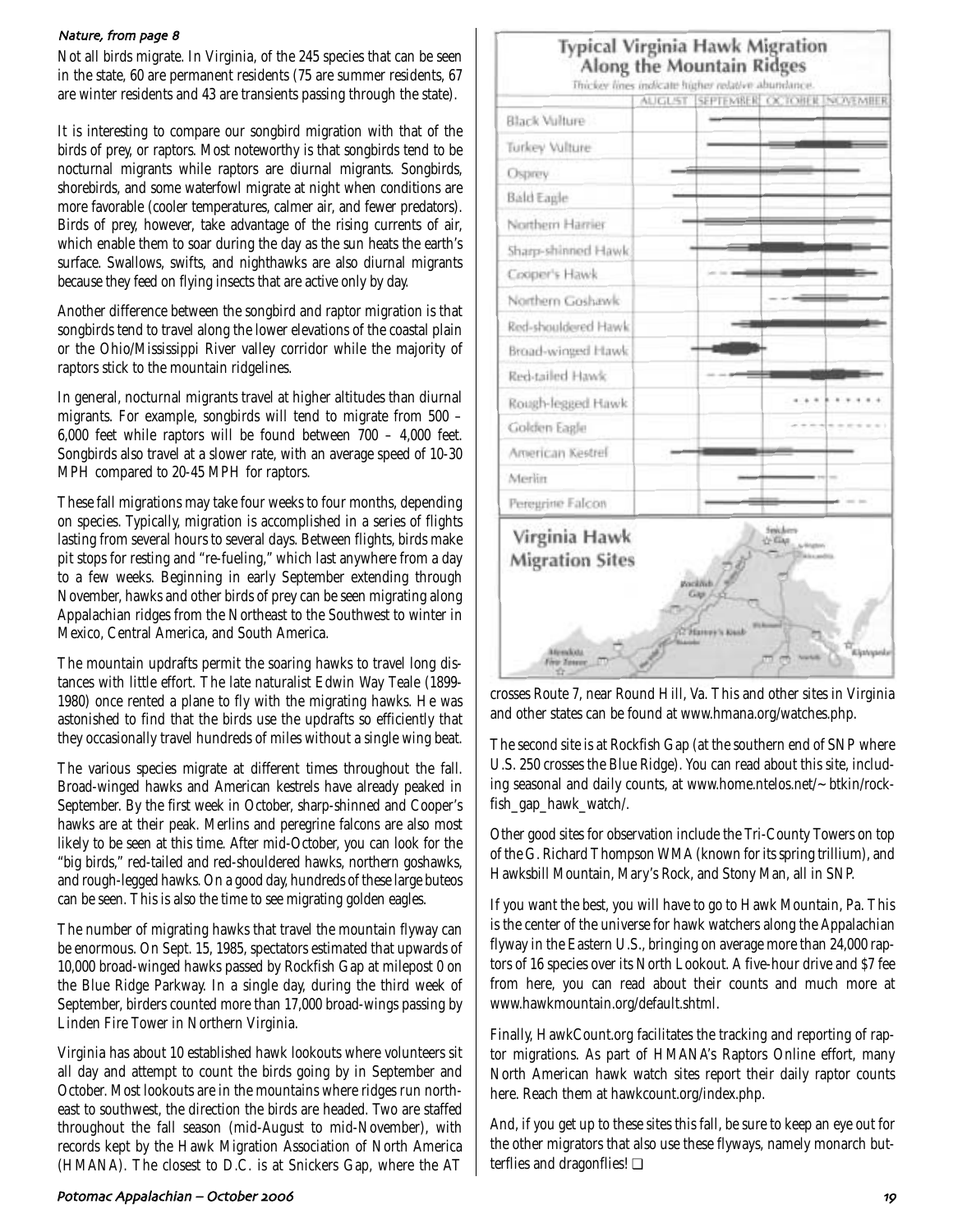# **Trailhead**

 ${\displaystyle \bigwedge}$ s we await the remnants of Ernesto at the<br>end of August, we are thankful we have not had any major hurricanes in PATC country this summer. However we could use the rain due to an extremely dry August that has turned some trails into dust, but slowed weed growth. Many overseers took a break in the heat of August after the hard work in June and July attacking weeds and other trailside vegetation. Next up, cleaning waterbars especially after the leaves have fallen. Overseer work seems to go on and on but what a challenge!

## **Trails Over Time**

While hiking a familiar section of trail, South Tuscarora District Manager Rick Rhoades reflected on how much better shape it was in than when he first hiked it 10 years ago. One of the best aspects of trail maintenance is seeing immediate results from one's work. Experience has taught that for sections of trail that have been neglected, it may take a couple of years of good overseer work to get them back into shape. It is amazing what a difference two years of diligent "brushing" a previously overgrown trail can do, making it open and appealing. Add to that some work on the tread, good blazes, and a previously poor section becomes a real joy to travel. Much of the Tuscarora Trail is tough to maintain. Many sections are a long drive and sometimes a hike to get to. "The Tuscarora is not for sissies." To those like Carol Saah, Glenn Palatini, and Emeline Otey who have tackled and rehabilitated trail sections – "Thank you."

# **Blue and White Reprise**

Except for a slightly different cast, the Blue and White Crew August trip was identical to the July version. Patrick Wilson led a small crew to the lower Buck Hollow trailhead to complete the installation of a new stream crossing. The original crossing, built in 1998, was still in place, but was occasionally submerged, when the Thornton River ran high. The new stones should accommodate anything short of a millennial event.

The rest of the crew headed south to continue work on an AT rehab project, just north of the Bearfence Rock Scramble. The crew installed numerous locust checkdams and waterbars, dug new sidehill tread, and refurbished portions of the trail that had been gouged by recent rains. Charles Hillon manned the timber truck and was successful in sweet-talking his way around a possible infraction of the NPS rule prohibiting the launching of locust logs from the back of moving vehicles.

The two crews reunited at the Pinnacles Research Station for an evening of skits, karaoke, and horseplay. Grill chefs Fran, Charles, and Chris manned the coals, while Sissy and Janet distributed dozens of deviled eggs to the starving multitudes.



Karen Shull hiking "The Keyhole" section of the Longs Peak Trail in Colorado.

The crew returned, later in the month, for its highly publicized Son of Vegetation Gala weekend. Crew members spent Saturday taking care of a few stretches of AT jungle and Sunday cleaning up blowdowns on Central District trails. Saturday dinner was celebrated at Ray's Steakhouse in Luray (five stars on the Hallett International Guide to Fine Dining). Afterward, the crew had a ball, listening to Patrick relate the peculiarities of chimp warfare.

In August, Central District volunteers surpassed the 9,000-hour mark for work reporting in 2006. With one month left in the reporting year, SNP Central volunteers are on track to meet the 10,000-hour mark they achieved in 2005.

# **Uninvited Volunteers at Whitehaven**

August saw the Rock Creek Crew's final trip to Whitehaven this year. A steady group of about 12 volunteers set to work installing checkdams and waterbars, cleaning out culverts, and improving the tread. Their excellent work was marred only by a mob of unhappy wasps that objected to the work in an unmistakable fashion. Happily, the stings will fade long before the trail improvements. After three trips to the trail this year, the crew is glad to leave Whitehaven behind and begin new projects in the valley.

## **Yankee Clippers Feat for a Feast**

The beginning of August found the North Chapter Yankee Clippers observing their traditional Corn Roast. Charlie Irvin met the trail crew in the morning at the gathering point, both to motivate the group with descriptions of his upcoming feast and to assess how many ears of corn each worker was likely to eat. Turnout was large, and one group, led by Pete Brown and Chris Firme, split off to get a grip hoist and reposition a large boulder that had been placed by a contractor of ATC to block ATV access to the trail. It apparently wasn't big enough since it had been moved aside so ATVs could get through. While the one group worked to move the boulder and replant it in a hole to make it harder to move, the rest headed off to work on water control.

The material of choice for the waterbars was logs supplied by Al and his chainsaw. At times

See Trailhead, page 21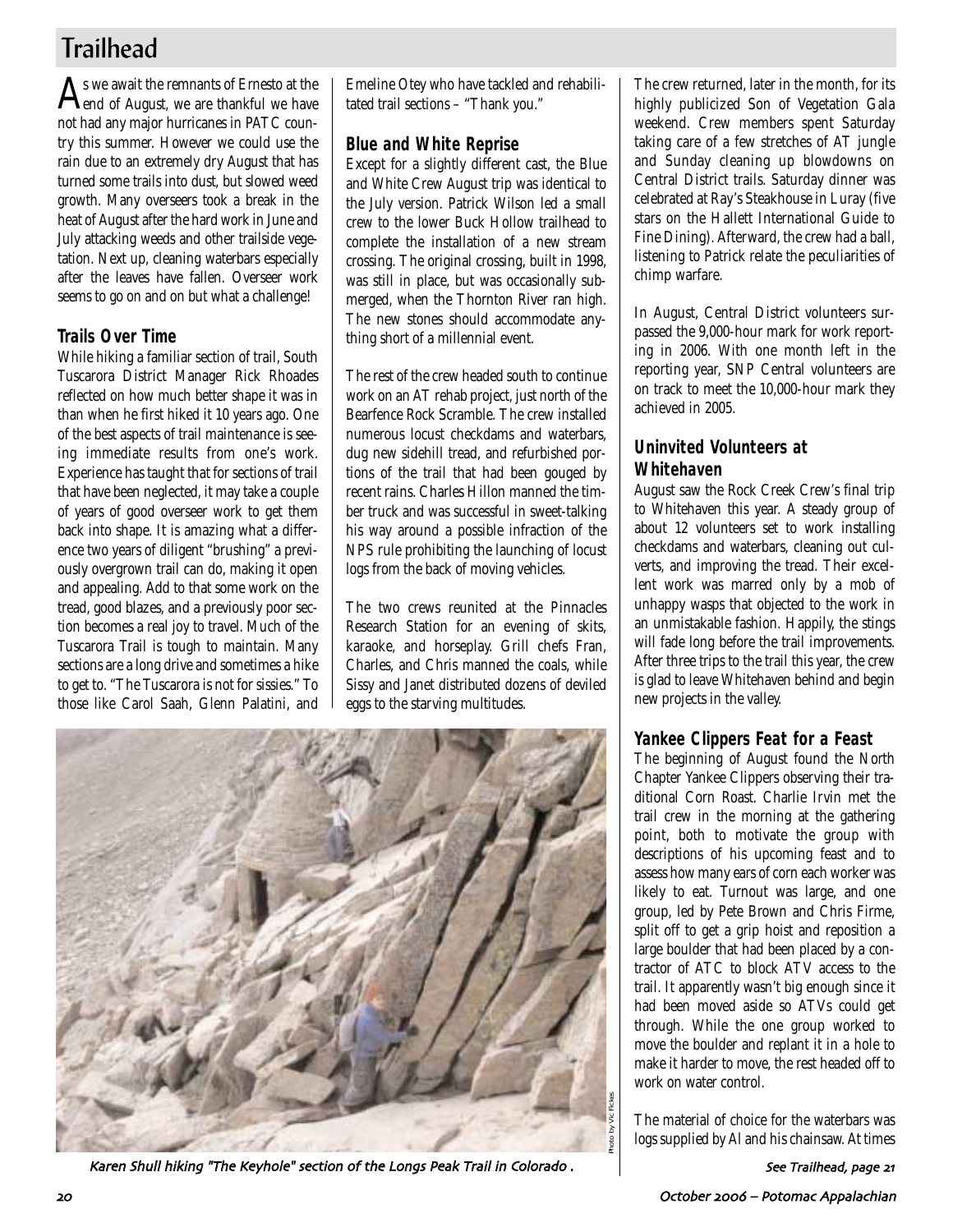#### Trailhead, from page 20

some extended scouting was required to produce the right log, but in a few spots the group made checkdams out of the results from earlier blowdown cleanup. There is nothing wrong with a little reuse, especially when it is conveniently located right on the side of the trail. Usually the waterbars and checkdams were placed on the trail, but in one case, a waterbar was built in a side drainage area.

Wendy Cox first noticed that the remains of an earlier blowdown had partially blocked the ditch. This blockage caused the course of the runoff to shift and eventually cut a new path back to run down the trail. The answer was to clear out the ditch, repair the breach and place a waterbar to divert the run-off to its original course, away from the trail.

The crew consisted of both regulars and newcomers. One first-timer was from practically right down the road. Another was a Midwestern lawyer, Bob, who had come out East to attend a wilderness seminar the previous week. Bob said he was a long-time hiker and wanted to make a contribution by doing a little trail work on his way back home. He had read the *PA* Forecast page to find a group to volunteer with on the day he had available. When the time came, Bob grabbed a pick, asked to be directed what to do, and jumped into the work with great enthusiasm. As each waterbar or check dam was nearing completion, Bob would walk across it from both directions and assess whether he would have any issues with it as a hiker. Of special concern was whether he had a wide, flat, stable area to place each foot.

All were glad to conclude the day's activities with the awaiting feast, but the happiest was a thru-hiker who had walked 28 miles through the night to get to the post office by the noon Saturday closing. (He made it there at 11:05). With about a week to go before flip-flopping, "Butterfly" lucked in to the right person to hitch a ride from and settled in to the overloaded buffet table at Gypsy Spring cottage. Later, as "Butterfly" had one more ear of the delicious corn, Bob was overheard telling him how rewarding trail work could be, and how he ought to give some thought to doing some after he finished his hike.

### **South Mountain Rockfest**

The South Mountaineers chose to observe their annual Humiturefest by building a series of new waterbars and checkdams. Their targeted AT stretch near the Washington Monument had a large collection of rocks



Rattlesnake observed by Overseer Gary Steele and daughter Ashley on a work trip to Nicholson Hollow Trail in SNP/

nearby, and they opted to build with stone. Rick Canter drew short straw and went off to accomplish summer mowing of various fields adjoining the trail. The rest of the crew hiked in to the top of a long, straight slope and split into three teams informally captained by Ralph, John, and Jim. Every 60 feet or so a new waterbar went in, with checkdams built instead where the side hill was too high to get water properly diverted. An informal competition developed among teams for which could locate the best large rocks, with nice flat sides and somewhat square edges. Everyone ended up working on the final structure, which shored up a badly eroded stretch of about 15 feet that was being held together mostly by poplar roots.

Later the group enjoyed nice cold watermelon in one of the state park's fine stone shelters. After an idle comment about bees, the group looked up at the ceiling and saw a wasp nest in the corner, which would need to be reported. Ralph Heimlich observed that was nothing; he remembered clearing a huge blowdown that had crashed through that (previous) roof and into the area where the group was sitting. That might have been a little disconcerting to your average picnic-goers, but it was great entertainment for a trail crew. Folks jumped up to examine the old stump, spot the discarded stonework from the wall that had to be rebuilt, and search for the remnants of the logs rolled down the hill off the trail.

## **Where Is It?**

Overseer Gary Steele and daughter Ashley's late August work trip on Nicholson Hollow Trail was generally uneventful. That was until they chatted with a couple passing hikers who mentioned seeing a bear near Corbin Cabin and a rattlesnake along the trail. A few minutes later a family of four approached and when questioned, said they had not seen a bear or a rattlesnake. Gary and Ashley giggled about the missing snake but decided to keep a watchful eye just in case. Sure enough, on the other side of a boulder along the trail was a rattlesnake relaxing in the sun. According to Ashley, Gary apparently simultaneously leapt up and back. Ashley, hiding behind her father in a state somewhere between laughter and primal fear asked, "Where is it?"

## **Longs Peak**

There's this 14,255' mountain called Longs Peak in Northern Colorado. It's the highest peak in Northern Colorado and dominates the view all along the Front Range between Fort Collins and Denver. The trail to the top is very difficult, but for local hikers it's nearly a must to at least attempt to summit the mountain. Trail veteran Dean Mitchell found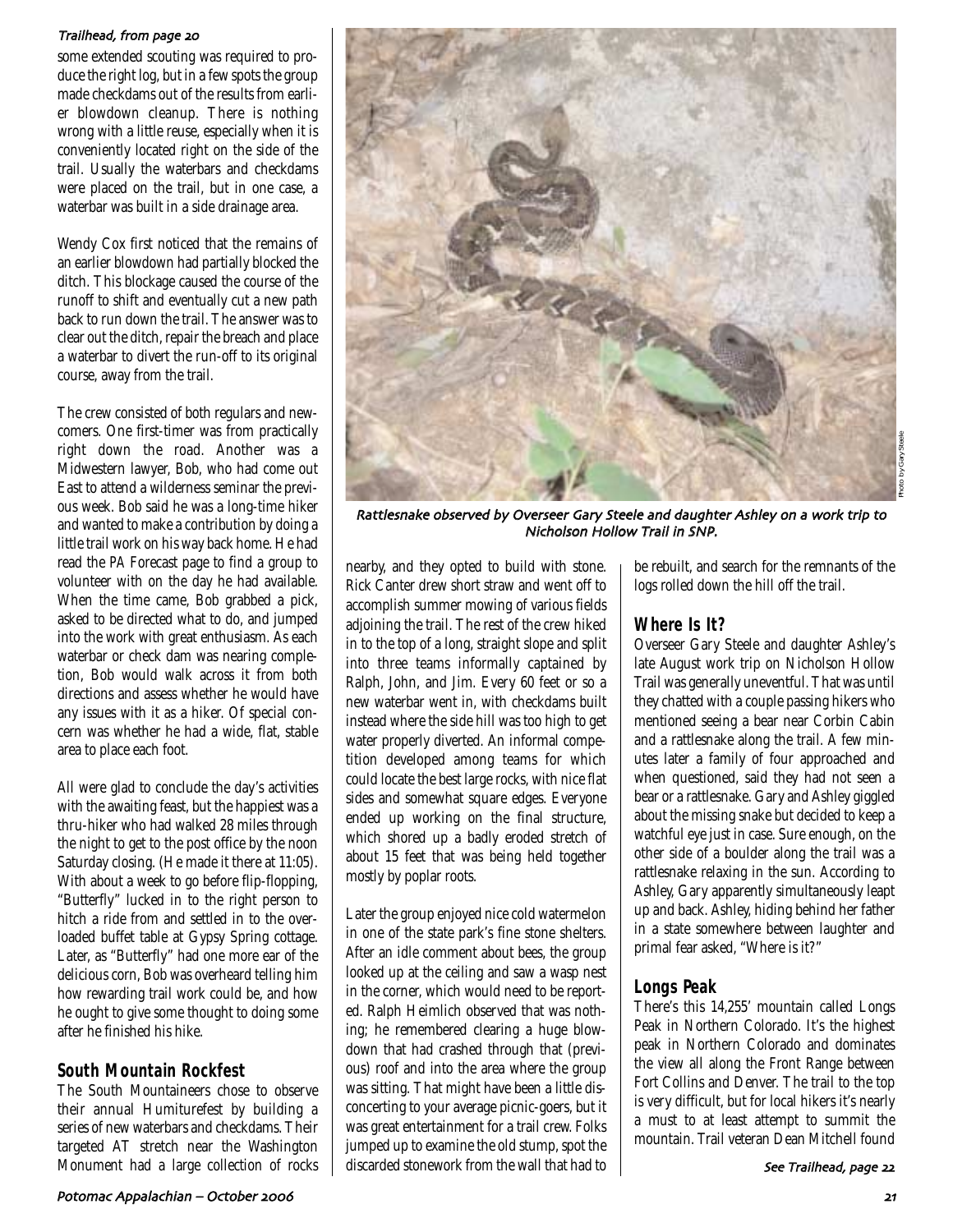#### Trailhead, from page 21

it had been taunting him since he moved out here! This year he trained and convinced/bribed/begged four friends (Lee, Cory, Karen, and PATC's own Vic Fickes) to try it with him!

As those who hike Western peaks know, trail conditions are very different from what hikers in PATC territory encounter. Longs Peak, a 15 mile hike, with 4,500' elevation change, takes about 12 or so hours, and the last 1.5 miles is a scary class II and III hike (on average about one person a year dies on it). Some people don't make it because they get tired, or get altitude sickness, or get scared because of the drop offs.

It's a normal six-mile hike to The Boulder field, which is a horseshoe area at 12,000' with tent sites and a privy. On the far edge of The Boulder field is The Keyhole, a notch in the rocks that marks the start of the last 1.5 miles and 1200' to the summit. The trail ends here and is a boulder scramble to the top, marked by painted bull's eyes on the rocks. It's also the place where many people turn back, because this is where it gets scary with 2,000' drop offs.

The group got up at 2:30 a.m. to allow 6 or 7 hours to reach the summit and be off by noon to avoid lightning. Headlamps were barely necessary because it was a beautiful fullmoon night. Above the tree line was a pretty cool sight. A string of bobbing headlamps way up and down the dark mountain illustrated the popularity of the trail.

Arriving at Granite Pass around 6:00 a.m., the group took a bunch of sunrise pictures and continued to the Boulder field and breakfast. Splitting up to accommodate different paces, all made it to as far as the 13,100' Keyhole. Here Lee took one look at the precipice after The Keyhole and turned back. Karen too had to turn back because of dizziness.

With Cory way out ahead, Vic and Dean continued on to The Ledges. Almost immediately, Dean felt uncomfortable with the drop offs. Reaching a place that required climbing up a sheer boulder had everyone pretty nervous. Vic and Dean made it past this, but Dean was shaken and sat down immediately to regain his nerves. The rest of The Ledges was okay, and they continued to the long ascent up The Trough.

At the top of The Trough was another sheer boulder to scale and another moment of near

panic. Once past The Trough was the start of The Narrows, and another long precipice to look over. The drop offs from The Narrows are worse than The Ledges. Dean spent a long time at this juncture trying to decide what to do. Vic opted to continue on, and Dean waved to him as he was finishing up The Narrows. Around the bend was The Homestretch, which seemed straight up and sheer. Plenty of people were crawling right up it. Others found themselves emotionally drained from trying to suppress fear and panic and opted to turn back even though they could see people on the summit 200' above. Cory and Vic did make it to the top, but Cory admitted he was pretty shaken up by the whole thing. Regardless of how far each person ended up going, there was a fairly universal sentiment: what an experience!

## **A Fond Farewell and a Welcome**

Catherine Kelleher has graciously volunteered to take over as Trailhead editor. So please send any interesting tale, technical advice, individual or group accomplishments, and trail maintenance questions to her at cckelleher@earthlink.net. Or send them to me, Jon Rindt, at jkrindt@adelphia.net, and I will pass them to her. ❏



# *Overstock Book Special*

Take advantage of our mistake! For a short time you can purchase "Pioneering Ascents" for only \$5.00. Virginia sales tax, plus shipping charges still apply. Come by headquarters to save the shipping costs, or purchase this item online. Go to www.patc.net, or call 703/242- 0315, ext. 19.

#### Council, from page 24

**MASSANUTTEN SOUTH – MAP H** Tate Heuer, 202/255-6055 tate@wth2.com **Massanutten Mt. South Trail** Pitt Spring to Morgan Run Trail (1.4 m FR 65) (3.3 miles) **Massanutten Mt. South Trail** Morgan Run Trail (1.4 m FR 65) to Fridley Gap (2.3 miles)

**SUBURBAN MARYLAND – MAP D** Liles Creighton, 410/573-0067 kb3jmf@comcast.net **Cabin John Trail** Seven Locks Road to River Road (0.5 miles) **Cabin John Trail** Bradley Blvd. to Democracy Blvd. (1.5 miles) **Goldmine Loop Trail** Tavern to Tavern (3.2 miles) **Woodland Trail** Gold Mine Loop to Anglers Spur (0.7 miles) **Valley Trail** Gold Mine Loop to Anglers Spur (0.6 miles) **River Trail** Gold Mine Trail to Towpath (1.0 miles)

**BULL RUN OCCOQUAN TRAIL** Dave Fellers, 703/560-2171 Fellers\_2000@excite.com **Bull Run Occoquan Trail** Route 28 Parking to Little Rocky Run (1.5 miles)

**MUTTON HOLLOW – MAP 11** Hugh Robinson, 703/525-8726 mes.htr@verizon.net Ken Williams, 703/836-8134 ken409@comcast.net **Chimney Trail** Waymond's Barn to Meadow Trail (0.1 miles) **CCC Road** Snow Mt. Road [Rte. 626] to Western boundary  $(1.0 \text{ miles})$ 

# POTOMAC APPALACHIAN

(UPS-440-280) ©2006, Potomac Appalachian Trail Club, Inc.

Published monthly by the Potomac Appalachian Trail Club, 118 Park Street, S.E., Vienna, VA 22180.

Periodical class postage paid at Vienna, VA. Postmaster: send address changes to: Potomac Appalachian Trail Club, 118 Park Street, S.E., Vienna, VA 22180

Subscription: (Free with PATC membership) \$6.00 annually; \$.70 single copies.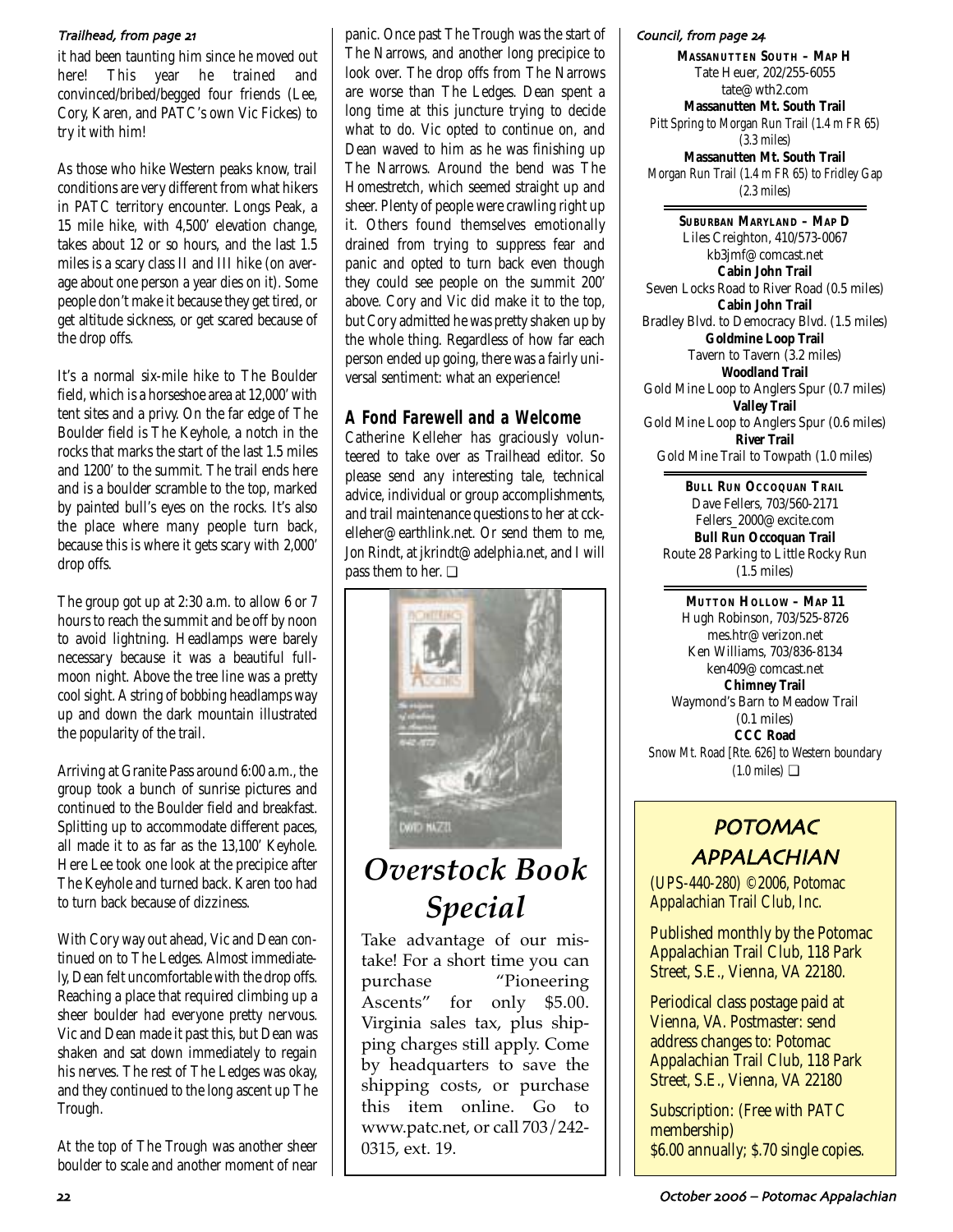# VOLUNTEER OPPORTUNITIES

# Wanted – Web Designer

PATC plans to redesign its Web site and needs an experienced volunteer to lead its effort. Commitment is a minimum of 4 hours per week to implement a total Web site redesign. If interested, please e-mail IT Committee Chair Steve Sharp, SteveITPlanning@comcast.net.

# Wanted — Paid IT Network Administrator/Maintenance

PATC needs an IT company or individual to monitor PATC's IT network (eight workstations and one server located at headquarters). Duties include: Responding to network problems as they arise; keeping network "in tune" — e-mail spam sometimes clogs PATC's system; insure anti-virus protection and Microsoft patches are up to date. Many service aspects can be handled by the IT Administrator remotely. Payment terms negotiable. Contact Steve Sharp at SteveITPlanning@comcast.net. ❏

# Help Tell Our Club's Stories!!

PATC's Public Affairs Committee is looking for two volunteers to help promote the club, its activities and how it benefits the PATC service area to the public using media outlets such as print, broadcast and online. What's needed? Some enthusiasm for the club and a willingness to pitch story ideas to reporters. The ability to write would be an extra asset. For more information, call Tom Phillips, 202/434-4813, or email him at tom.phillips@siemens.com. Thanks!

## Be a giver, not a taker!

Volunteer programmers needed to design and build Web applications. Willing to donate time writing PHP, Perl, SQL, and Java code? Current projects are: 1.) expanding Web-based cabin reservations and 2.) creating Web interfaces for internal databases. Interested? E-mail Matt Novinger at mnovinger@patc.net.

## Cabin Reservation Volunteers Needed

We need help on the cabin reservations desk on weekday evenings and Thursday and Friday during the daytime. If you think you're the person to help us out please call, or just come by Headquarters or call Pat Fankhauser 703/242- 0693, Ext. 17, Tuesday through Friday 9:00 a.m. to 7:00 p.m. Make a difference, call today.

### Back-Country Ski Tour in Yellowstone

National Park, Feb. 24 - March 1, 2007 Are you a guy who would like to join 5 others on a 5 day, full package XC excursion at the Canyon Skier's Yurt Camp in YNP near the Yellowstone Canyon? The camp is run by Yellowstone Expeditions, a concessionaire of the National Park Service. Bring your own equipment. Everything else is provided including heated double occupancy sleeping huts, bedding, shower, cedar sauna, guides (ratio of 1 to 4 guests), heated outhouses, all meals and transportation into the park from West Yellowstone. Much of the skiing is moderate on rolling terrain. INFO: www.YellowstoneExpeditions.com. Price is \$1,610 and also includes round trip air into Bozeman, round trip ground transportation to West Yellowstone, and one night in West Yellowstone. Call Donna Brother at 703/435- 8315 for further information.



Notices are published free of charge for PATC members only. PATC cannot vouch for any of the advertised items. No commercial advertisement or personal notices unrelated to hiking will be accepted. Deadline for inclusion is the first day of the month preceding issuance of the newsletter. Notices will be run for three months, at the discretion of the editor, unless we are otherwise advised. ❏

# LOST AND FOUND

A 14 year old boy who is hemiplegic was backpacking with us 8/21/06 on the AT from the Ed Garvey Shelter to the Youth Hostel at 19123 Sandy Hook Road. He evidently lost an extremely valuable Jewish religious item from his backpack. The item is in a dark blue velvet bag about 8 x 8 inches, with Hebrew writing on the front. Please contact Robert Kreitman (kreitmar@mail.nih.gov).

# FOR SALE

Used Bibler "ToddTex" I-Tent/poles, in great condition; green tent weighs 4 pounds; \$275. Used North Face "Starlight Extreme" tent/poles & NF ground cloth, in great condition; green 4-season tent weighs under 5 pounds; \$80; used Sierra Designs Stretch Dome tent/poles in fair condition; old-style tent weighs 7 pounds; still waterproof but aged; \$25. Contact ATC life member Nick Williams, 703/321-9783 (najwilliams@aol.com).